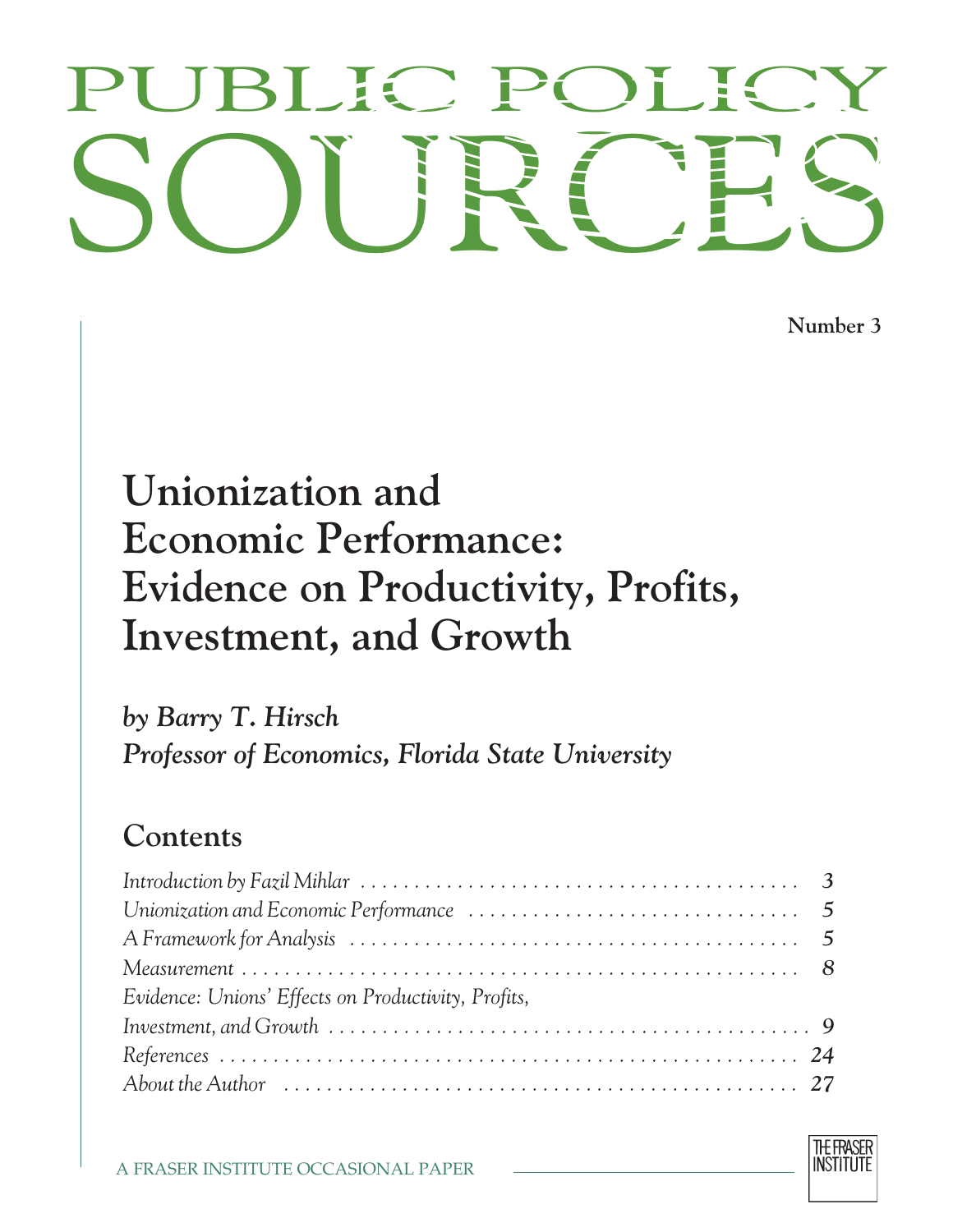**Public Policy Sources** is published periodically throughout the year by The Fraser Institute, Vancouver, B.C., Canada.

The Fraser Institute is an independent Canadian economic and social research and educational organization. It has as its objective the redirection of public attention to the role of competitive markets in providing for the well-being of Canadians. Where markets work, the Institute's interest lies in trying to discover prospects for improvement. Where markets do not work, its interest lies in finding the reasons. Where competitive markets have been replaced by government control, the interest of the Institute lies in documenting objectively the nature of the improvement or deterioration resulting from government intervention. The work of the Institute is assisted by an Editorial Advisory Board of internationally renowned economists. The Fraser Institute is a national, federally chartered non-profit organization financed by the sale of its publications and the tax-deductible contributions of its members, foundations, and other supporters; it receives no government funding.

For information about Fraser Institute membership, please call Sherry Stein at The Fraser Institute at (604) 688-0221, ext. 590 or (416) 363-6575, ext. 590.

Editor & Designer: *Kristin McCahon and Lindsey Thomas Martin*

For media information, please contact Suzanne Walters, Director of Communications, (604) 688-0221, ext. 582 or (416) 363-6575, ext. 582

To order additional copies, write or call the Publications Co-ordinator, The Fraser Institute, 4th Floor, 1770 Burrard Street, Vancouver, B.C., V6J 3G7 *Toll-free order line:* 1-800-665-3558; *Telephone:* (604) 688-0221, ext. 580; *Fax*: (604) 688-8539

Visit our Web site at *http://www.fraserinstitute.ca*

Copyright © 1997 The Fraser Institute Printed in Canada. ISSN 1206-6257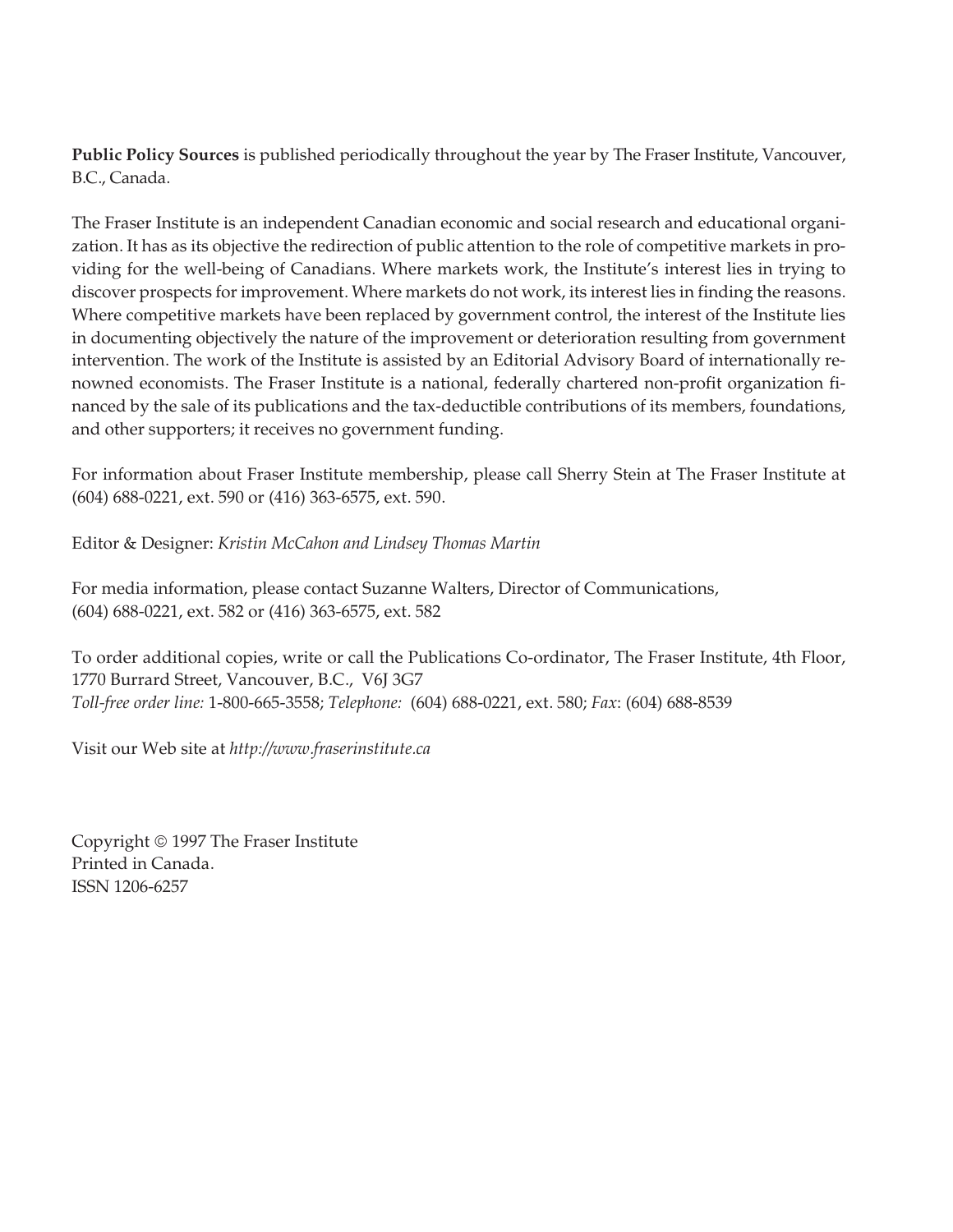#### **Introduction**

o labour unions advance or hinder the economic performance of firms and the competitiveness of the economy? The answer to this question has significant implications for public policy and the design of labour law. Specifically, the answer to this question provides us with a rationale for either strengthening or weakening labour legislation governing bargaining rights and the organizing of unions. To answer this question, Professor Barry T. Hirsch surveys the evidence from research into the effects of unionization on productivity, profitability, investment, and employment growth.

Professor Hirsch surveys the literature on unionization and economic performance—mostly from the United States but also from Canada, Japan, and Britain—and concludes that, on balance, the effects of unions upon productivity and productivity growth are small; they do not offset the cost increase resulting from higher union wages. The evidence presented in his paper clearly indicates that unionization leads to lower profitability. Indeed, whether one studies the impact of unions on profitability at the level of the industry, the firm, or the line of business, unionized firms have profits that are 10 percent to 20 percent lower than the profits of non-union firms. Further, the evidence from Britain also suggests that closed-shop unions have a stronger negative impact on profitability.

Recent research also shows that union monopolies reduce investment in physical capital and in research and development (R&D) and other forms of innovative activity. In a study conducted by Professor Hirsch of 500 publicly traded American manufacturing firms, the capital investment of an average unionized firm was 6 percent lower than that of a comparable nonunion firm. Hirsch also found that the average unionized firm made 15 percent lower annual expenditure on R&D. A

forthcoming Canadian study using aggregate data also finds that unions reduce investment in physical capital by a significant margin.

It is not surprising, given higher wages and lower levels of profitability and investment in unionized firms, that employment growth is markedly lower as well. Studies from Canada, the United States, and Britain on the effects of unionization upon employment show the negative impact of unionization upon employment growth. In the case of Canada, a study conducted in 1993 by Professor Richard Long confirms the international evidence. This study examined the performance of 510 manufacturing firms during the period from 1980 to 1985 and found that the median growth rate of non-union firms during this period was 27 percent while the growth rate of unionized firms was zero. After making adjustments in his analysis to account for the fact that unionized firms tend to be larger than non-unionized firms and found in declining industries, he concluded that unionized manufacturing firms grew 3.7 percent slower than comparable non-unionized firms; and unionized firms in the non-manufacturing sector grew 3.9 percent slower than their non-union counterparts.

In sum, the evidence from research indicates that unions tend to increase wages but not productivity, reduce profitability, reduce investment in physical capital and R&D, and, most importantly, lower the rate of employment growth.

Professor Hirsch does not specifically address Canadian issues in labour law. Current federal and provincial labour codes in Canada make provision for exclusive representation. In practice, this means that unions with sufficient worker support have a legal monopoly granted to them. In addition, under most provincial labour codes, it is relatively easy to unionize a place of work;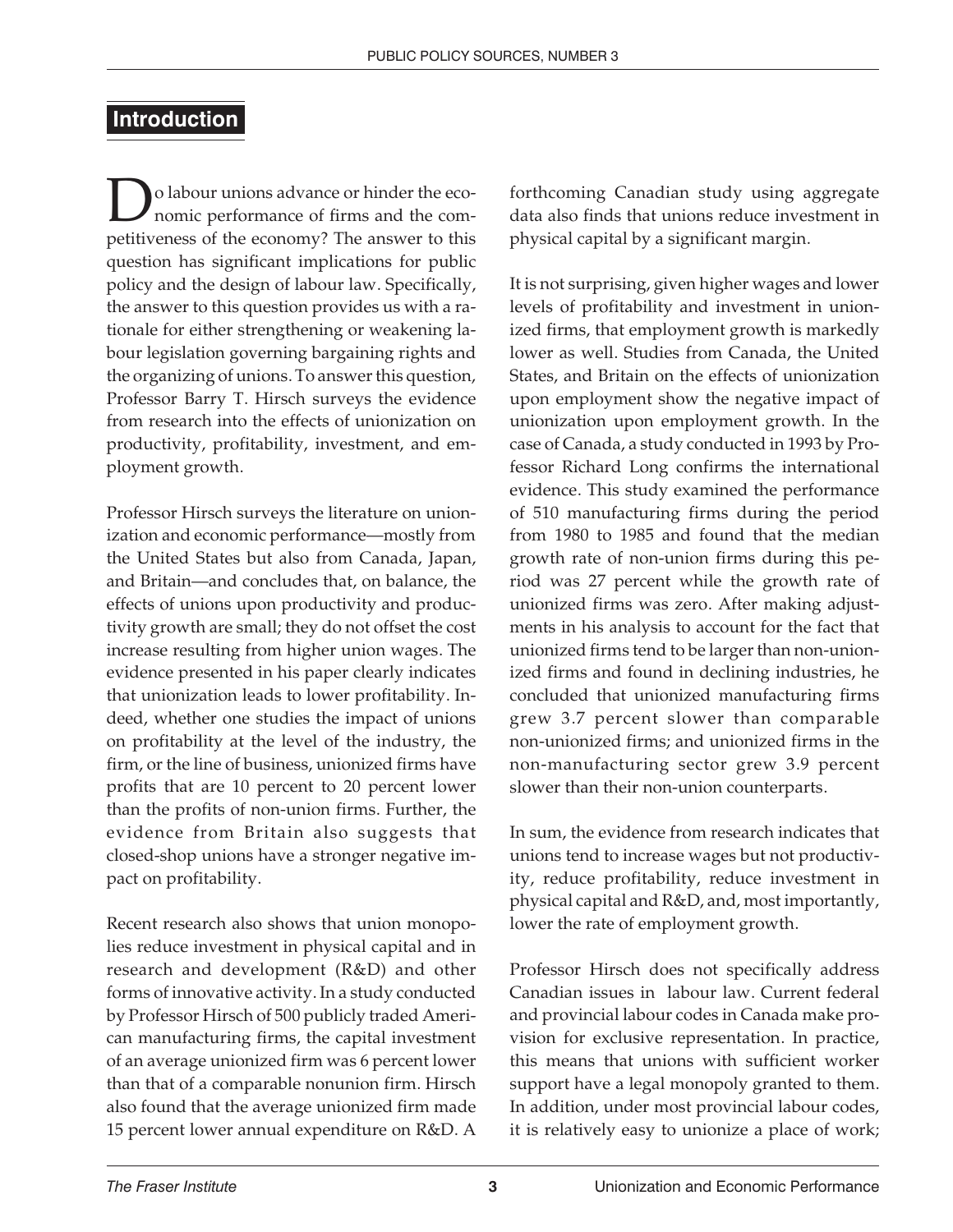hence there is a higher rate of unionization in Canada than in the United States.

On the basis of the comprehensive evidence presented in this paper, it is imperative that as a matter of public policy we liberalize provincial and federal labour laws so as to lessen the rigidities that characterize the Canadian labour market and cause its negative impact upon economic prosperity. In other words, as the author of this study puts it: "Workplace outcomes would be better determined by market forces and decentralized communications and bargaining in union and non-union workplaces." In the final analysis, reform of the labour market and competitive product markets are critical to neutralizing the adverse effects from union bargaining power. A higher standard of living for Canadian workers is best achieved by creating a competitive economy and through enhanced productivity growth and not by protecting the monopoly power of labour unions.

Professor Hirsch has worked independently of The Fraser Institute. His conclusions and work do not necessarily reflect the views of The Fraser Institute and its directors. The Institute does, however, welcome his contribution and hopes that it will shed light on this important topic. Public responses to this document should be addressed to Fazil Mihlar at The Fraser Institute.

*—Fazil Mihlar*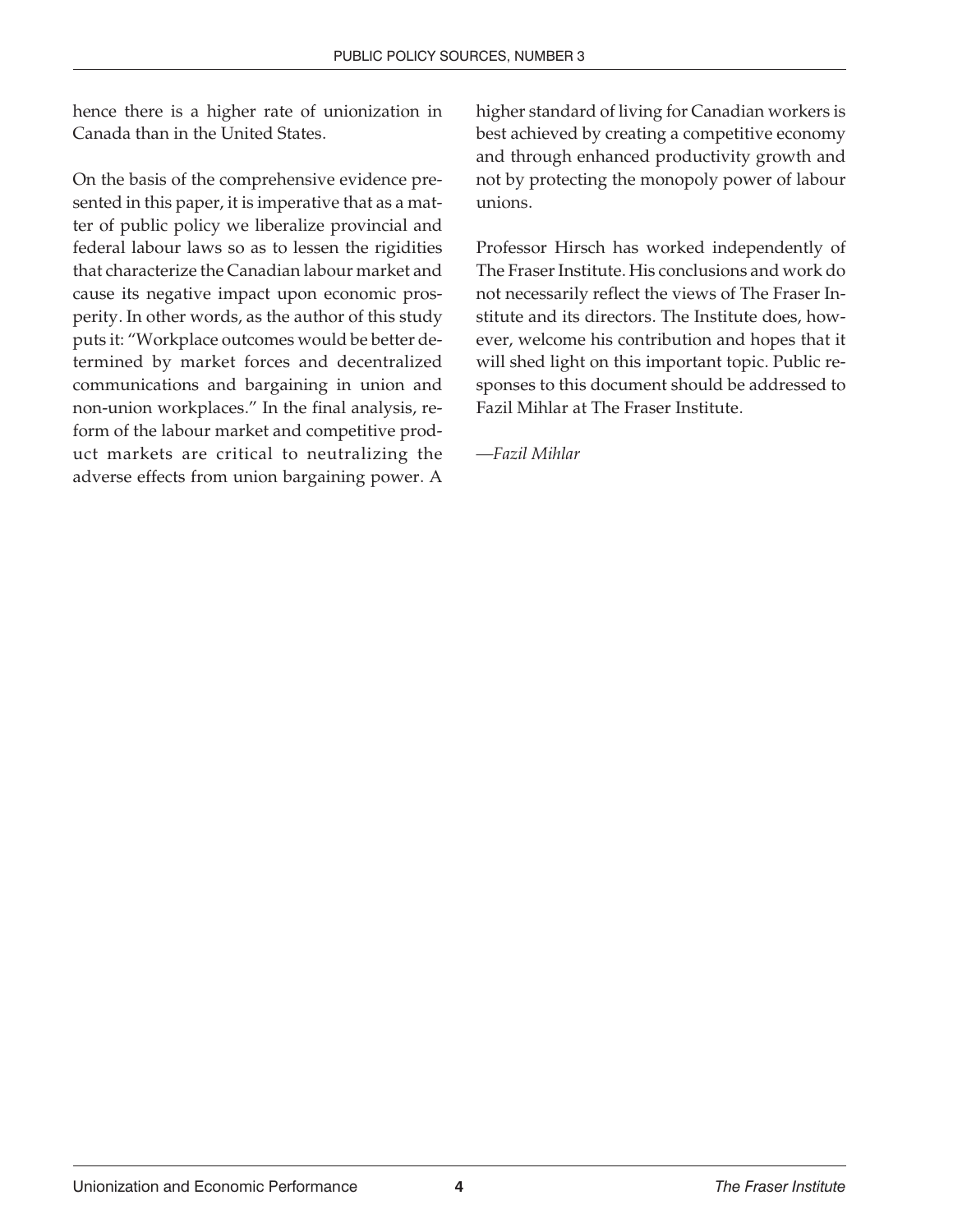#### **Unionization and Economic Performance**

<sup>t</sup> entral to policy debate regarding labour law reform and the appropriate role for labour unions in an economy is the effect of unionization on economic performance. There exists widespread support for a legal framework that permits the exercise of a collective voice representing workers. The impact of unions on economic performance, however, bears heavily on the degree to which public policy should facilitate union organizing and bargaining power. There has been extensive study in recent years, particularly in the United States, of the relationship of unionization to productivity, profitability, investment, and employment growth. The broad pattern that emerges from these studies is that unions significantly increase compensation for their members but do not increase productivity sufficiently to offset the cost increases from higher compensation. As a result, unions are associated with lower profitability, decreased investment in physical capital and research and development (R&D), and lower rates of employment and sales growth. As long as unionized companies operate in a competitive environment, weak economic performance in union

firms relative to nonunion firms and sectors implies a continuing decline in membership, in the absence of changes in labour law favourable to union organizing. Yet the deleterious effects of unions on economic performance undermine rather than buttress the case for governmental regulations and policies that promote union strength.

This *Public Policy Source* examines the evidence on unions and economic performance. It presents, first, a simple economic framework for interpreting union effects on performance and examines briefly the difficult issue of measurement. It then examines the empirical evidence: studies of union effects on productivity, profits, investment, and growth. Emphasis is on outcomes in the United States, where this topic has been studied most extensively, although results from Canada, Britain, and elsewhere are briefly mentioned. Following a summary of the empirical evidence, the paper explores implications for public policy and labour law.

#### **A Framework for Analysis**

A useful starting point in our assessment of unions and performance is the framework popularized by Freeman and Medoff (1979, 1984), who contrast the "monopoly" and "collective-voice" faces of unionism. Standard economic analysis emphasizes the monopoly face. Unions are viewed as distorting labour (and product) market outcomes by increasing wages above competitive levels. Unions distort relative factor prices and factor usage (producing a deadweight welfare loss), cause losses in output through strikes, and lower productivity by union work

rules and reduced management discretion. More recently, economists have emphasized unions' role in taxing returns on tangible and intangible capital, and examined empirically union effects on profitability, investment, and growth. It is this latter literature that is emphasized in what follows. In both the "old" and "new" literatures, union bargaining power or ability to extract gains for its members is determined primarily by the degree of competition or, more specifically, the economic constraints facing both the employer and union.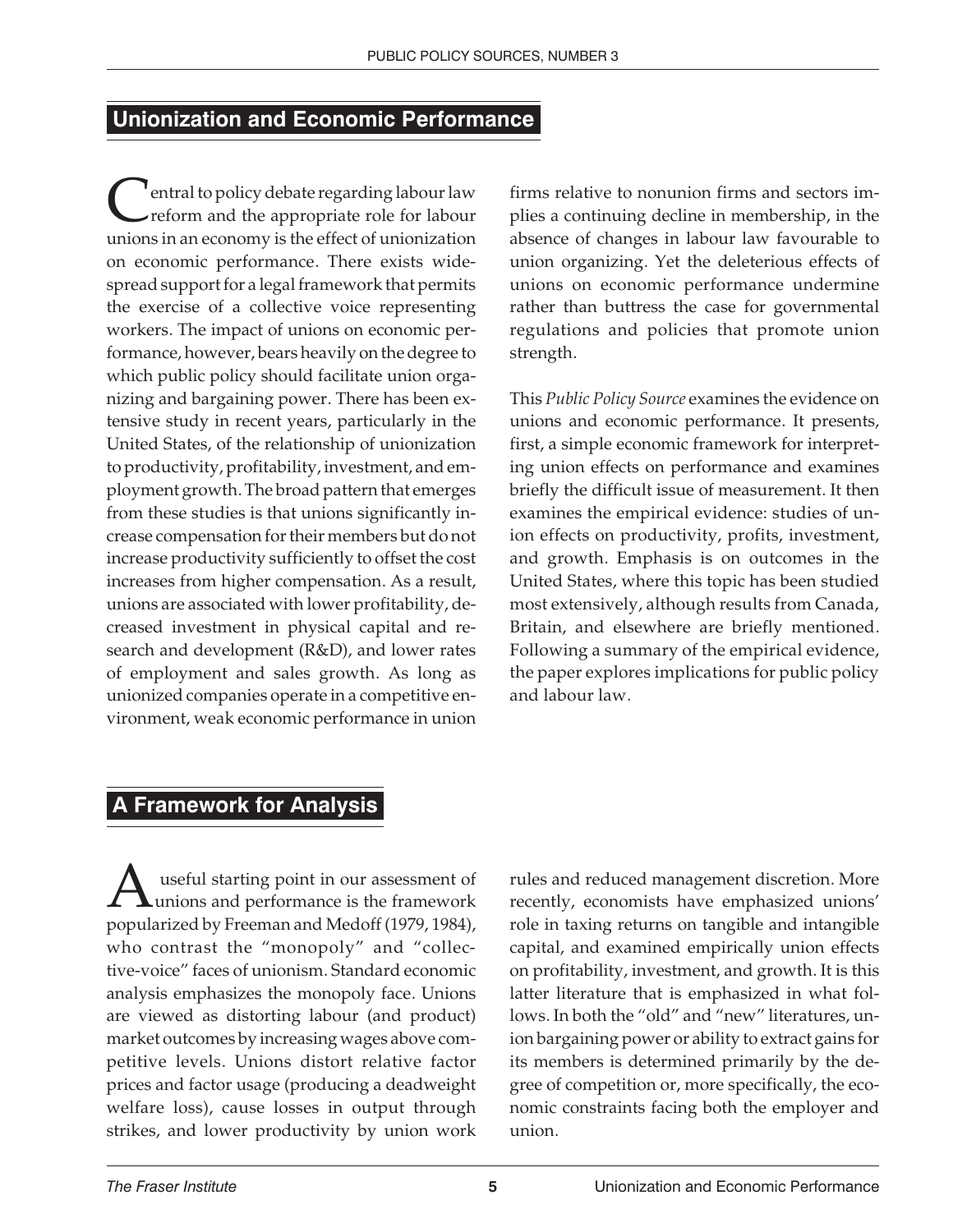The other, not necessarily incompatible, face of unions is what Freeman and Medoff refer to as "collective voice/institutional response." This view emphasizes the *potential* role that collective bargaining have in improving the functioning of internal labour markets. Specifically, legally protected unions may more effectively allow workers to express their preferences and exercise "collective voice" in the shaping of internal industrial relations policies. Union bargaining may be more effective than individual bargaining in overcoming workplace public-goods problems and attendant free-rider problems. As the workers' agent, unions facilitate the exercise of the workers' right to free speech, acquire information, monitor employer behaviour, and formalize the workplace governance structure in a way that better represents average workers, as opposed to workers who are more skilled and therefore more mobile or hired on contract from the outside the plant. In some settings, the exercise of collective voice should be associated with higher workplace productivity, an outcome dependent not only on effective collective voice but also on a constructive "institutional response" and a cooperative labour-relations environment. The "monopoly" and "collective-voice" faces of unionism operate side-by-side, with the importance of each being very much determined by the legal and economic environment in which unions and firms operate. For these reasons, an assessment of unions' effects on economic performance hinges on empirical evidence.

Let us begin with an analysis of unions' effects on performance when collective bargaining is introduced into what is otherwise a competitive environment. In the long run, profitability among firms in industries characterized by relatively easy entry of firms (e.g., perfect competition or monopolistic competition) tend toward a "normal" rate of return or zero economic profits (i.e., the opportunity costs of resources are just covered). Consider first a single unionized firm in what is otherwise a competitive industry with

nonunion firms. The bargaining power of a union organized at a single firm (or more generally, a small portion of the industry) is severely limited unless it can help create value as well as tax returns. A union wage premium—that is, higher compensation for a union worker than an otherwise identical worker in a nonunion firm—must be offset by a productivity increase in order that costs do not increase and profits decrease. Note that in a competitive setting cost increases cannot be passed forward to consumers in the form of higher prices. So, in the absence of a productivity offset, unions should have little bargaining strength in a highly competitive industry. Substantial union wage increases in a competitive setting will lower profitability, investment, employment, output, and, consequently, union membership.

The situation changes somewhat as we allow a relatively large proportion of an industry to be unionized. In this situation, union wage increases (in the absence of increases in productivity) increase costs among many firms in the industry, so that no individual union firm is at a severe competitive disadvantage. In this case, costs can be more easily passed forward to consumers through price increases. But such a situation is difficult to sustain in the very long run, as long as entry and expansion of nonunion companies is relatively easy or the products produced are tradeable in the world market. In short, it is difficult for a union to acquire and sustain bargaining power and membership in a competitive, open-economy setting, in the absence of positive effects upon productivity that offset increases in compensation.

Unions have considerably greater ability to organize and to acquire and maintain wage gains and membership in less competitive economic settings. Such settings include oligopolistic industries in which entry is difficult owing to economies of scale or limited international competition, or regulated industries in which en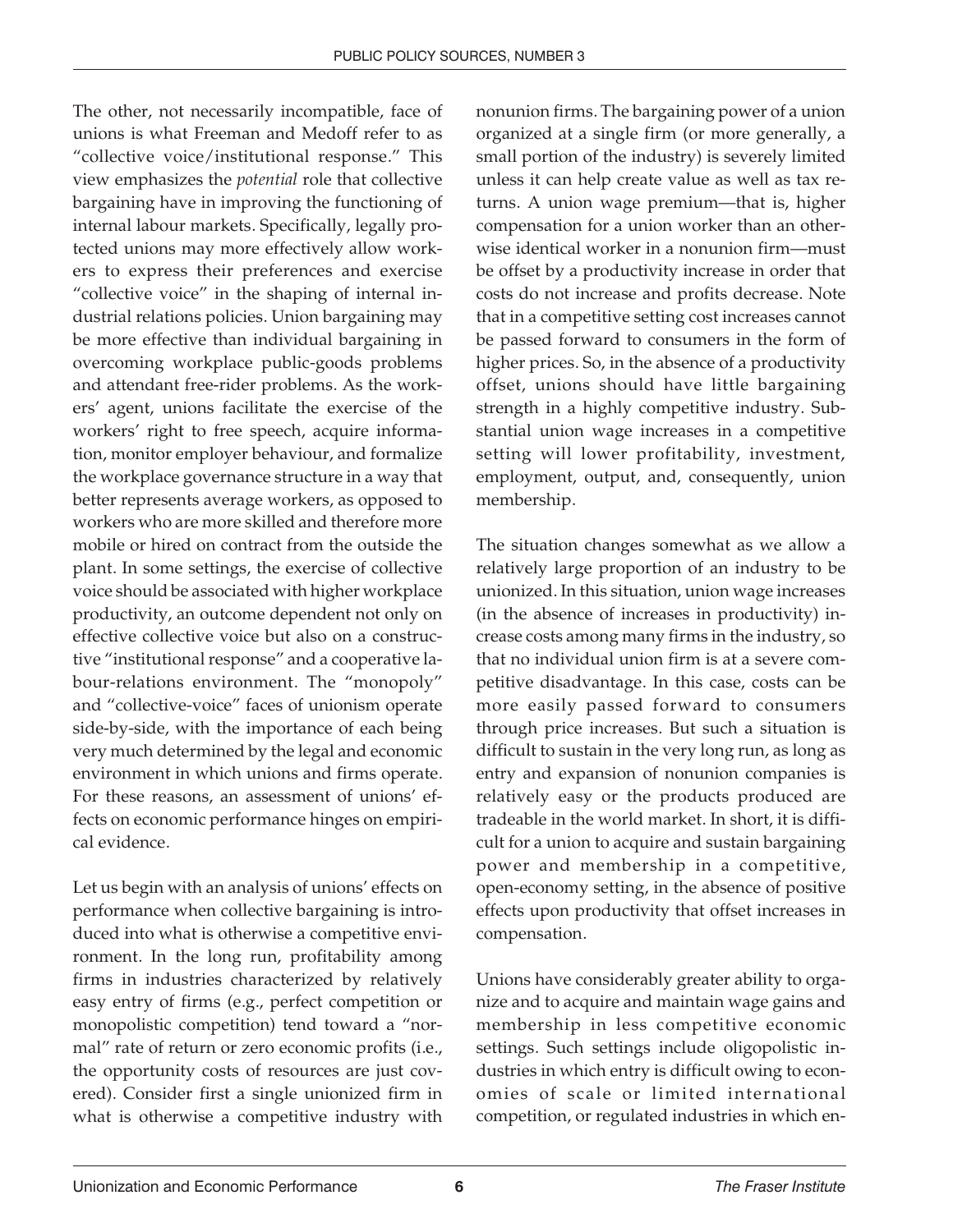try and rate competition is legally restricted. An example of the former includes the American motor vehicle industry prior to the influx of European and Japanese imports (and, more recently, of foreign-owned nonunion assembly plants in the United States). Examples of the latter include the American motor carrier and airline industries prior to deregulation, as well as the current United States Postal Service (Hirsch 1993; Hirsch and Macpherson forthcoming; Hirsch and Macpherson 1996; Hirsch, Wachter, and Gillula 1997).

If there is no offsetting productivity effect, a crucial question becomes the source from which union wage gains derive. Were it entirely a tax on monopoly profits, union rent-seeking might be relatively benign. But in most economic settings, monopoly profits are relatively small or short-lived. What appear to be abnormally high profits often represent the reward to firms for developing new products or for introducing cost-reducing production processes, or simply the quasi-rents that represent the normal returns to prior investment in long-lived physical and R&D capital. These profits serve an important economic role, providing incentive for investment and attracting resources into those economic activities most highly valued. To the extent that unions tax the quasi-rents from long-lived capital, union wage increases can be viewed as a tax on capital that lowers the net rate of return on investment. In response, union firms reduce investment in physical and innovative capital, leading to slower growth in sales and employment and a shrinkage of the union sector (see Baldwin 1983; Grout 1984; Hirsch and Prasad 1995; Addison and Chilton 1996).

Although greatly over-simplified, the discussion above provides a reasonable framework for viewing the effect of unions on economic performance. Ultimately, empirical evidence is required to assess the relative importance of the monopoly and collective-voice faces of unionism. It is worth noting two points at the outset, however. First, the effects of unions upon productivity and other aspects of performance may differ substantially across industries, time, and countries. This is hardly surprising given that both the collective-voice and monopoly activities of unions depend crucially on the labour relations and economic environment in which management and labour operate. Second, union effects are typically measured by differences in performance between union and nonunion firms or sectors. Such differences do not measure the effects of unions on aggregate or economy-wide economic performance as long as resources are free to move across sectors. For example, evidence presented below indicates that union companies in the United States have performed poorly relative to nonunion companies. To the extent that output and resources can shift between sectors, poor union performance has led to a shift of production and employment away from unionized industries, firms, and plants and into the nonunion sector. Overall effects on economy-wide performance have been relatively minor. Most visible, of course, has been the rather precipitous decline in private sector unionism.

What has been true for the United States since the 1980s, however, largely reflects the high degree of competitiveness in the American economy, with the increasing importance of trade, deregulation of important industries, technological change that has reduced the use of production labour, relatively flexible labour market norms, and an economic and legal environment not overly amenable to union organizing and bargaining. The recent experience in the United States was not always the case, nor need it represent the current experience in other countries. The important point here is that the role of unions in society and the effects of unions upon performance are very much driven by the competitiveness of the environment in which firms and unions must operate. An obvious policy implication is that those concerned with economic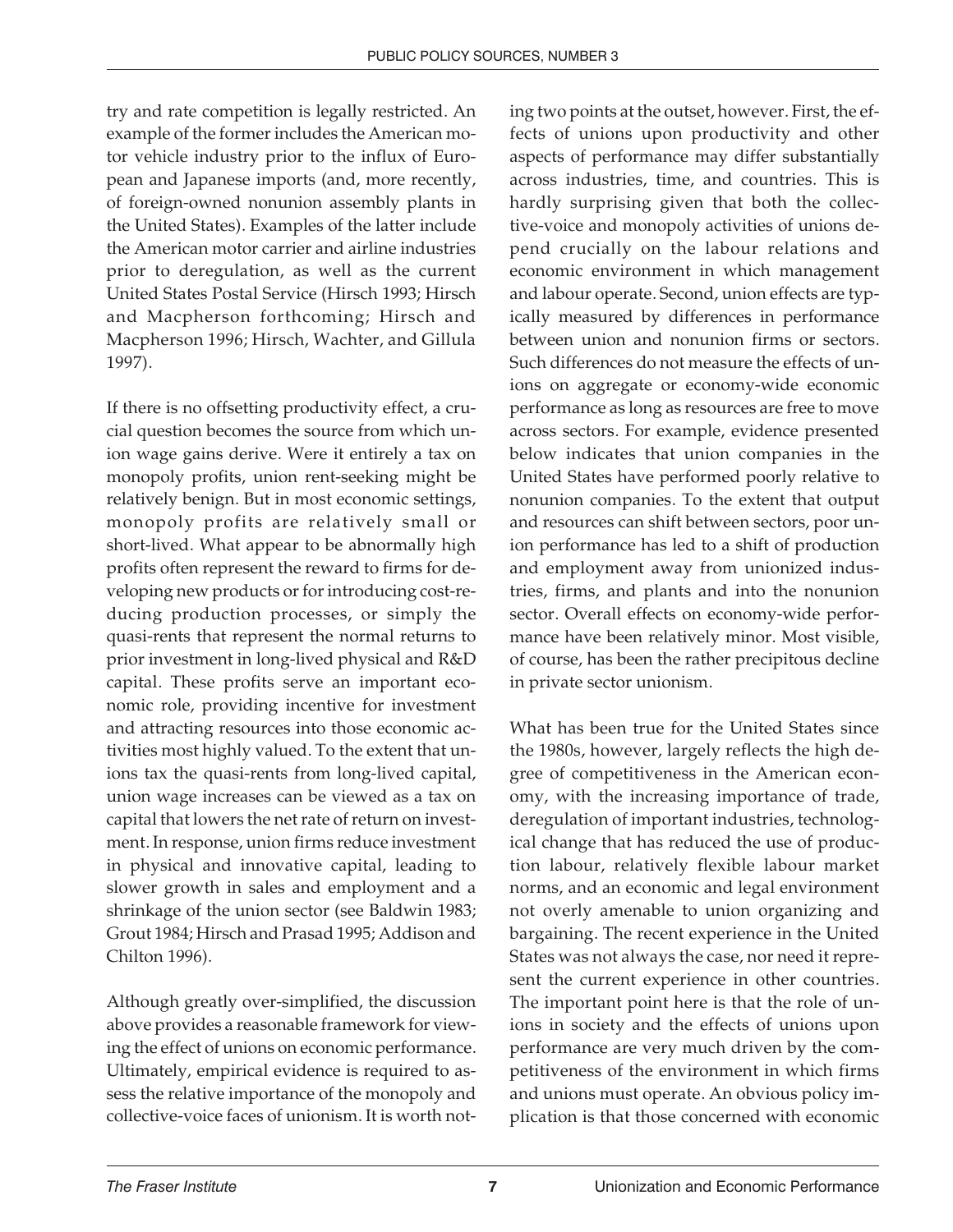performance should focus on policies affecting economic competitiveness and resource mobil-

ity in general and not only on the structure of labour law in which unions operate.

#### **Measurement**

The measurement of union effects on eco-**L** nomic performance is not straightforward. Union effects on economic performance must be estimated using imperfect data and statistical models and techniques that permit alternative interpretations of the evidence. Because of these limitations, one must carefully assess both individual studies and the cumulative evidence before drawing strong inferences regarding unions' causal impact on economic performance.

Most studies utilize cross-sectional data (at single or multiple points in time), measuring differences in outcomes (e.g., productivity) across firms or industries with different levels of union density (i.e., the proportion of unionized workers in the sample being considered). Estimates are based on regression analysis, which controls or accounts for other measurable determinants of performance. The key question is whether, after accounting for other determinants, one can conclude that the estimated difference in performance associated with differences in union density truly represents the causal effect of unions.

There are (at least) three important reasons why one must exhibit caution in drawing inferences from such statistical analysis. First, there are numerous other factors correlated with performance besides unionization. If one fails to control for an important productivity determinant *and* that factor is correlated with union density, then one obtains a biased estimate of the causal effect of unionism on performance. For example, older plants tend to have lower productivity, and union density is higher in older

plants. If a study were to estimate the union impact on productivity among plants, the inability to measure and control for plant age (or its correlates, such as age of capital) would mean that part of the effect of plant age on productivity would be included in the (biased) estimate of the effect of unions upon productivity.

A second reason for caution is that unionization is not distributed randomly across firms or industries or may be determined simultaneously with the performance variable under study; that is, causality may run from performance to unionization as well from unionism to performance. For example, unions may be most likely to organize and survive in firms that are most profitable and, in this case, standard estimates of union effects on profitability (which are almost universally negative) tend to understate the deleterious effects of unions on profits, since unions form where profits (prior to the union tax) tend to be higher.

A third reason for caution in making inferences is that even where one has obtained reliable estimates of union effects for the population being studied (e.g., a particular industry, time period, or country), it is not clear to what extent these results can be generalized outside that population. For example, the most reliable estimates of the effects of unions upon productivity are based on specific industries (e.g., cement, sawmills) where output is homogeneous and can be measured in physical units rather than by value added. Yet, it is not clear to what extent the results in, say, the western sawmill industry can be generalized to the economy as a whole. Indeed, the economic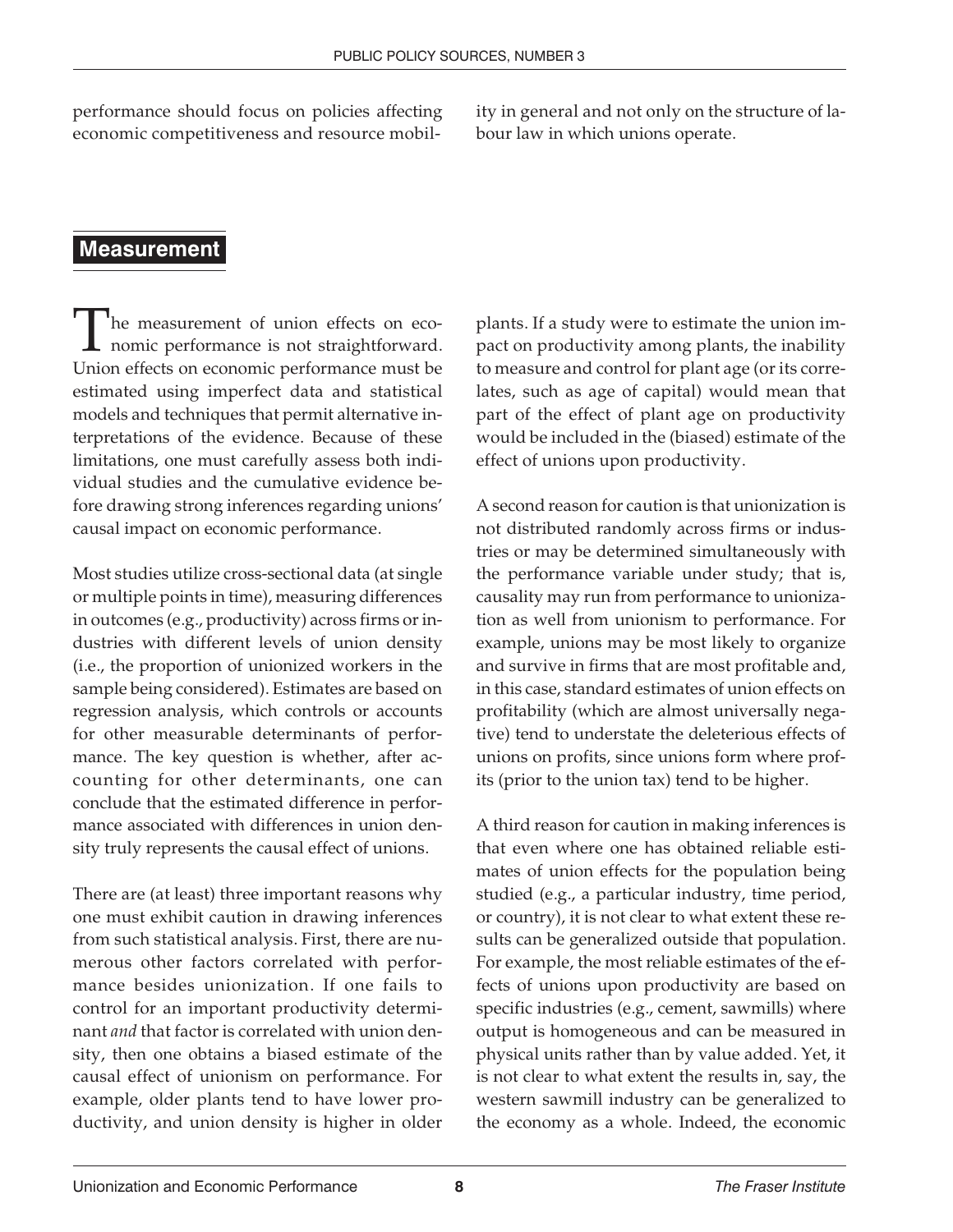framework outlined previously suggests strongly that union effects should differ across time, establishment, industry, and country.<sup>1</sup>

A number of studies combine cross-sectional and longitudinal (i.e., time-series) analysis, typically examining changes in performance over time owing to levels in union density or changes in union status. Recent studies, for example, have examined changes in firm market value (measured by stock price changes), investment, or employment following the announcement of union representation elections. A limited number of studies have examined changes in productivity or other performance measures following unionization of a plant. The advantage of longitudinal analysis is that each individual firm (or plant) forms the basis for comparison—that is, a firm's performance once unionized is compared to that same firm prior to unionization. In this way, unmeasured, firm-specific, attributes that are fixed over time are controlled for in estimating the causal effect of unionization. Despite this considerable advantage, longitudinal analysis can have severe shortcomings since it assumes that changes in union status are not determined by changes in the performance measure under examination, and the period of change under study must correspond closely to the period over which a union impact occurs. For example, "events" studies examining the effect of certification elections on a firm's market value must be careful to compare market value from a period prior to the expectation of a union election with a period in which the full effects of the election on value have been anticipated (i.e., reflected in the stock price).

Evidence on effects of unions on economic performance is analyzed below. Because of inherent evidential and methodological limitations of individual studies, strong conclusions are drawn only where there exists a study of unusually high quality, where there exists a clear correspondence between theory and evidence, or where there are a relatively large number of studies providing similar results.

#### **Evidence: Unions' Effects on Productivity, Profits, Investment, and Growth**

#### **Productivity and productivity growth**

<sup>1</sup> ritical to the assessment of labour unions, performance, and labour law is an understanding of unions' effects on productivity.<sup>2</sup> If collective bargaining in the workplace were systematically to increase productivity and to do

so to such an extent that it fully offset compensation increases, then a strong argument could be made for policies that facilitate union organizing. A pathbreaking empirical study by Brown and Medoff (1978), followed by a body of evidence summarized in Freeman and Medoff's widely read *What Do Unions Do?* (1984), made what at the time appeared to be a persuasive case that collec-

<sup>1</sup> The statistical issues discussed above are more formally known as omitted variable bias, selection and simultaneity bias, and external validity.

<sup>2</sup> For purposes here, productivity simply means output for given levels of inputs. A firm that is more productive than another can produce more output using the same combination of inputs or, equivalently, produce the same output using fewer inputs. When we refer to a increase in productivity attributable to unions, we mean a real shift in the marginal product schedule, and not just a movement up the labour demand curve (implying a higher capital-labour ratio) in response to a higher wage. On this issue, see Reynolds 1986; Addison and Hirsch 1989; Addison and Chilton 1993.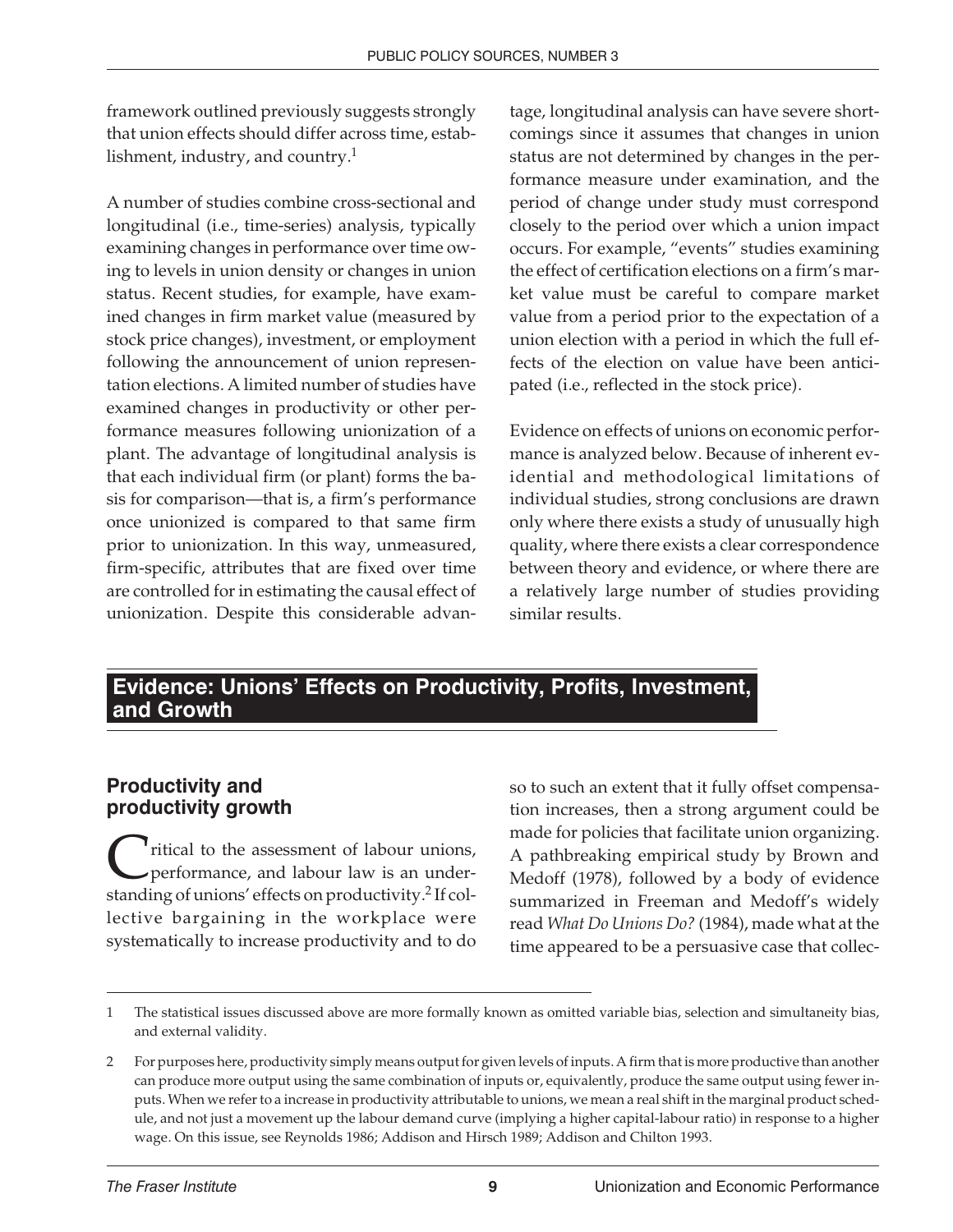tive bargaining in the United States is, on average, associated with substantial improvements in productivity. Productivity increases, it was argued, are effected through the exercise of collective voice coupled with an appropriate institutional response from management. According to this view, unions lower turnover and establish in workplaces more efficient governance structures that are characterized by public goods, complementarities in production, and long-term contractual relations.

The thesis that unions significantly increase productivity has not held up well. Subsequent studies were as likely to find that unions had negative as opposed to positive effects upon productivity. A large enhancement of productivity because of unionization is inconsistent with evidence on profitability and employment. And, increasingly, attention has focused on the dynamic effect of unionization and the apparently negative effects of unions on growth in productivity, sales, and employment.

A typical union productivity study estimates Cobb-Douglas or (rather less restrictive) translog production functions in which measured outputs are related to inputs. To fix the discussion, below is a variant of the Cobb-Douglas production function developed by Brown and Medoff (1978):

$$
(1) \qquad Q = AK^{\alpha} (L_n + cL_u)^{1-\alpha} ,
$$

where Q is output, *K* is capital,  $L_u$  and  $L_u$  are union and nonunion labour respectively, *A* is a constant of proportionality, and α and 1-α are the output elasticities with respect to capital and labour. The parameter *c* reflects productivity differences between union and nonunion labour. If *c* >1, then union labour is more productive, in line with the collective-voice model; if *c*<1, then union labour is less productive, in line with conventional arguments concerning the deleterious impact of such things as union work rules and constraints on merit-based wage dispersion. Manipulation of equation (1) yields the estimating equation:

(2) 
$$
1n(\frac{Q}{L}) \approx 1nA + \alpha 1n(\frac{K}{L}) + (1 - \alpha)(c - 1)P
$$
,

where *P* represents proportion unionized  $\binom{L_{\mathcal{U}}}{L}$  in a firm or industry or the presence or absence of a union at the plant or firm level (a zero/one categorical variable). Equation (2) assumes constant returns to scale, an assumption relaxed by including a l*nL* variable as a measure of establishment size. The coefficient on *P* measures the logarithmic productivity differential of unionized establishments. If it is assumed that the unions' effect upon productivity solely reflects the differential efficiency of labour inputs, the effect of union labour upon productivity is calculated by dividing the coefficient on *P* by  $(1-\alpha)$ .

Limitations attach to the production function test. As Brown and Medoff note, the use of value added as an output measure confounds price and quantity effects, since part of the measured union productivity differential may result from higher prices in the unionized sector. Not surprisingly, estimated effects of unions upon productivity tend to be lower when price adjustments are made (e.g., Allen 1986b; Mitchell and Stone 1992) and are rarely large in studies where *Q* is measured explicitly in physical units. Union firms can more easily pass through higher costs when they operate in product markets sheltered from nonunion and foreign competition. Use of valueadded, therefore, is most likely to confound price and output effects in aggregate analyses relating industry value-added to industry union density. It is less of a concern in firm-level analyses that measure firms' union status and industry union density (Clark 1984; Hirsch 1991a). Not surprisingly, these studies find small, generally negative, effects of unions upon productivity.

One issue discussed in this literature concerns the fact that firms facing higher wages must be more productive if they are to survive in the very long run. Hence, the unions' effect upon productivity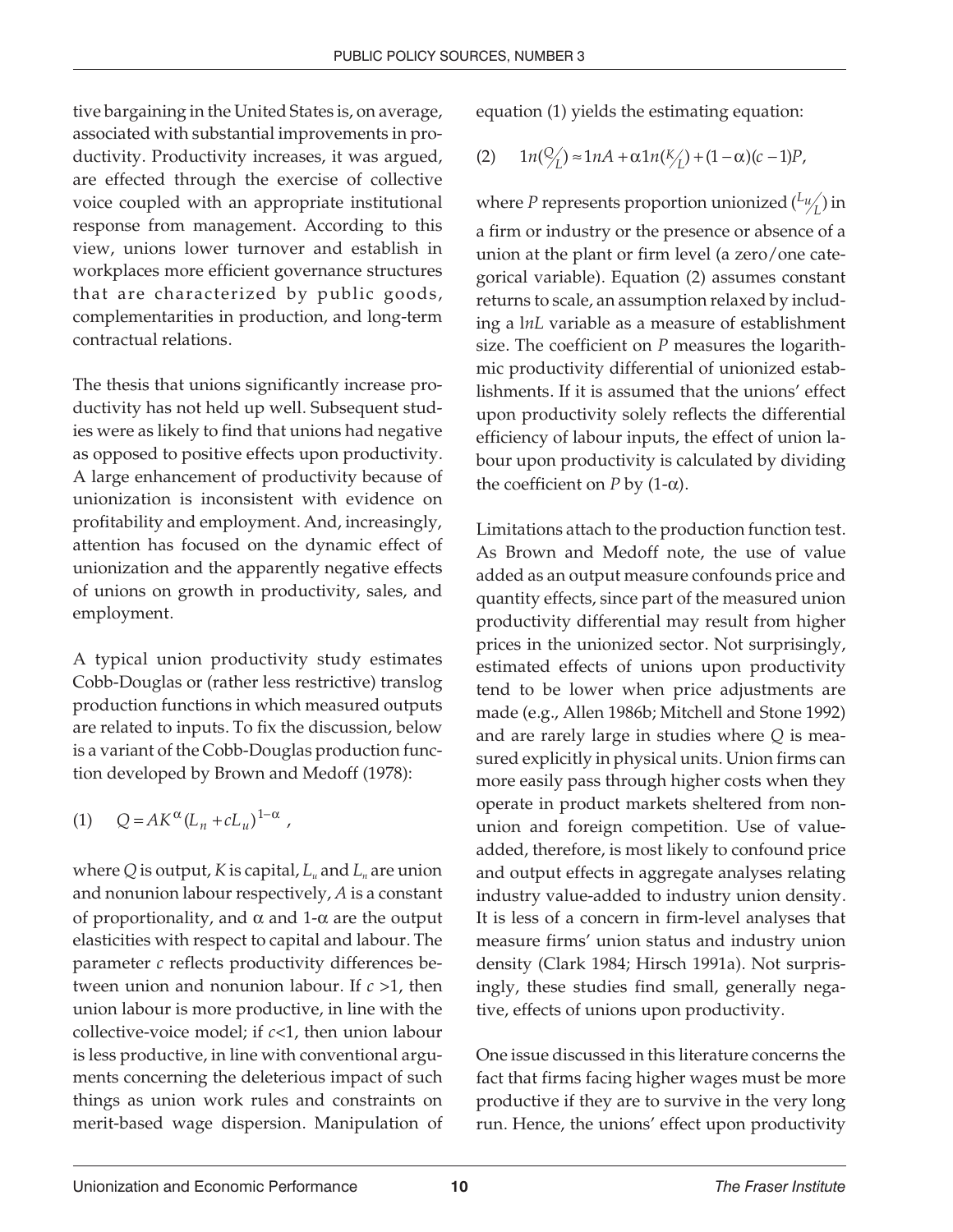is not being measured across a representative sample of firms since union firms failing to increase productivity and survive are least likely to be observed. Measurement of union productivity differentials from among a sample of surviving firms may therefore overstate the effect of unions upon the productivity of a representative firm. In fact, union firms are less likely to fail than nonunion firms, although this is because such firms are older and larger and not due to their union status. Once one controls for age and size, union status appears to have surprisingly little effect on firm failure rates, although unionization is associated with slower employment growth (Freeman and Kleiner 1994; Dunne and Macpherson 1994). The suggestion here is that unions will push firms to the brink of failure but will not shove them over the cliff.

The (rightfully) influential Brown and Medoff (1978) paper is the unavoidable starting point for any summary of the evidence about the effect of unions upon productivity. The assertion that unions in general raise productivity rests almost exclusively on the results of their study. Using aggregate two-digit manufacturing industry data cross-classified by state groups for 1972, Brown and Medoff obtain coefficients on union density of from .22 to .24, implying values (obtained by dividing the union coefficient by 1-α) for *c*-1 of from .30 to .31. In short, they conclude that unions increase total factor productivity by more than 20 percent.

The potential measurement problems previously discussed apply with some force to the Brown-Medoff study. Despite the care with which their paper is executed, subsequent research has proven their results to be neither plausible nor consistent with other evidence. As argued by Addison and Hirsch (1989), parameter estimates from Brown and Medoff would most likely imply an increase in profitability associated with unionism, contrary to the rather unambiguous evidence of lower firm and industry profitability resulting from unionization. Wessels (1985) casts further doubt on the plausibility of high estimates of productivity increases due to unionization by showing that it is difficult to reconcile the productivity and wage evidence in Brown and Medoff with evidence on employment. Offsetting increases in productivity due to unionization and relative labour costs should imply substantial decreases in union employment (holding output constant) as firms shift toward labour-saving capital. Yet unions appear to have little effect on capital-labour ratios (Clark 1984).<sup>3</sup>

There are surprisingly few manufacturing-wide or economy-wide productivity studies and, except for Brown and Medoff, none reports consistent evidence of a overall positive effect of unions upon productivity. $4$  Clark (1984) provides one of the better broad-based studies. He uses data for 902 manufacturing lines-of-business from 1970 to 1980 to estimate, among other things, value-added (and sales) productivity equations. He obtains marginally significant coefficients on the union variable of from  $-.02$  to  $-.03$ , in sharp contrast to the results in Brown and Medoff. The Clark study has the advantage of a large sample size over multiple years, business-specific information on union coverage, and a detailed set of control variables (although the union coefficient is little affected by inclusion of the latter). In Clark's separate two-digit industry regressions,

<sup>3</sup> Hirsch and Prasad (1995) show that if a union tax on the return to capital provides the source for wage gains, unions have an indeterminate effect on the capital-labour ratio.

<sup>4</sup> Morgan (1994) uses aggregate cross-sectional manufacturing data across time. Although she finds estimates highly similar to Brown-Medoff for the years around 1972, the union coefficient declines steadily over time and is negative during the 1980s. It is unlikely that such large changes entirely reflect a true trend in the effect of unions upon productivity. Rather, these results illustrate the difficulty in estimating the productivity effect from aggregate industry data, since unionism is correlated with other industry-level determinants of productivity, some of which show trends over time.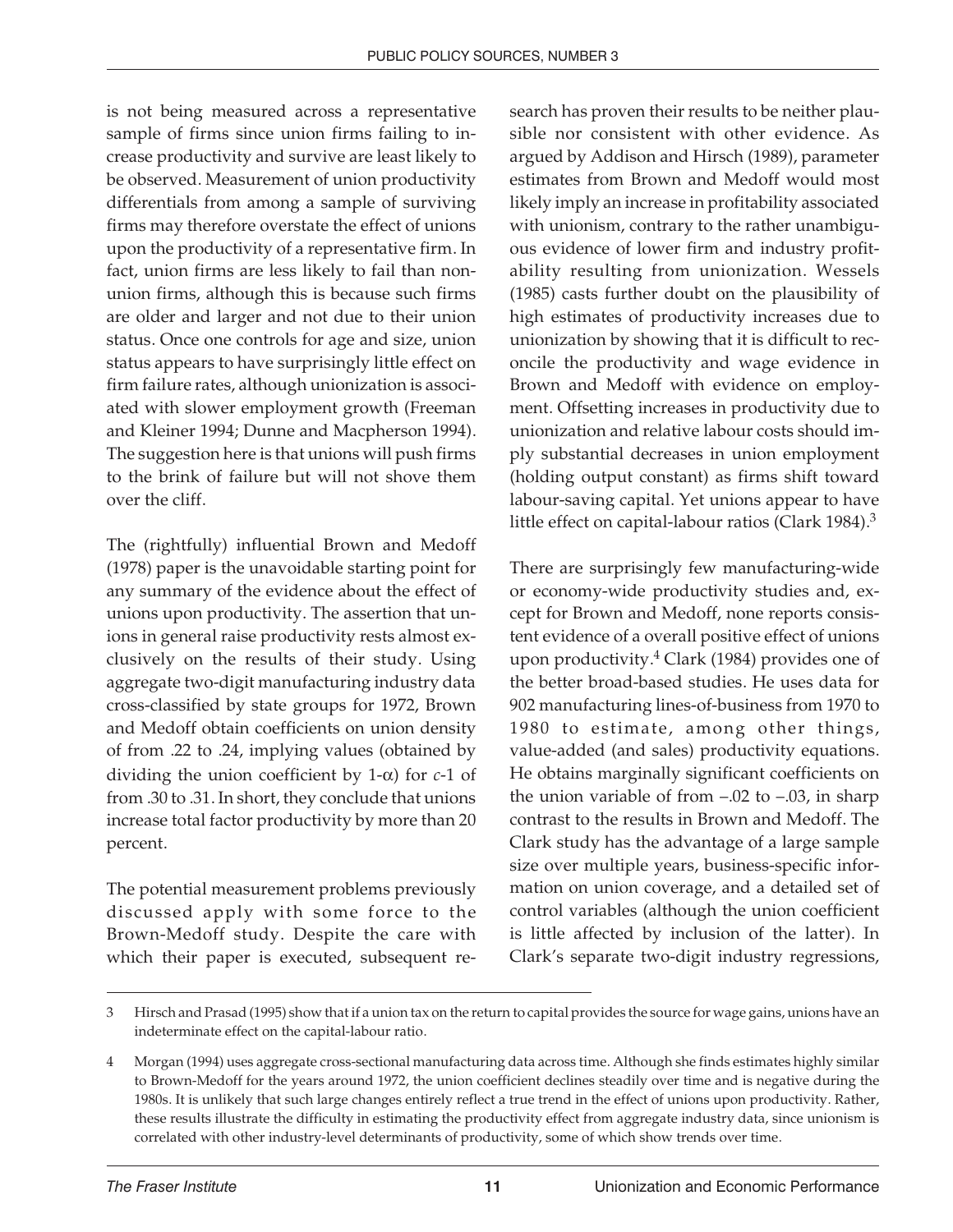positive effects by unions upon productivity are found only for textiles, furniture, and petroleum. A similar study was conducted by Hirsch (1991a), who used data on over 600 publicly traded manufacturing-sector firms for the years 1968 to 1980. (Union coverage data for 1977 was collected from these companies by the author.) Hirsch finds a strong negative relationship between union coverage and firm productivity when including only firm-level control variables, but the union effect drops sharply after including detailed industry controls. Moreover, the results prove fragile when subjected to econometric probing. Hirsch interprets his results as providing no evidence for a positive economy-wide effect of unions upon productivity, and weak evidence for a negative effect. As in the Clark study, Hirsch finds considerable variability in the union to productivity relationship across industries. Based on the extant evidence to date, a reasonable conclusion is that the average effect of unions upon productivity is small and, if anything, more likely to be negative than positive.<sup>5</sup>

Results from productivity studies based on firms within a single industry produce a rather varied picture. The primary advantage of industry-specific studies is that many of the econometric problems inherent in studies across a whole economy or the whole manufacturing sector are avoided. Output can be measured in physical units rather than value added, information on firm-level union status is more readily available, and more flexible functional forms can be reliably estimated. From a methodological perspective, among the best analyses are Clark's studies of the cement industry (Clark 1980a, 1980b), Allen's analysis of the construction industry (Allen 1986a, 1986b), and Mitchell and Stone's (1992) analysis of western sawmills. These studies are notable for the use of physical output measures, for allowing production-function parameters to

vary between union and nonunion plants, in controlling for firm effects through the study of plants changing from nonunion to union status, in introducing a supervisory labour input measure, and in separating union effects on value-added into its price and output components (not all of the studies do each of these things). Each of the studies provides a wide array of evidence. Clark finds positive, albeit small, effects of unions upon productivity among cement plants. Allen (1986b) finds positive union effects in large office building construction and negative effects in school construction. Similarly, Allen (1986a) finds positive and negative union effects upon productivity, respectively, in privately and publicly owned hospitals and nursing homes. Mitchell and Stone find negative effects of unions upon output in sawmills, following appropriate adjustments for product quality and raw material usage. Although methodological advantages of the industry-specific studies are achieved at the price of a loss in generality, they do increase our understanding of how unions affect the workplace.

Despite substantial diversity in the literature about union productivity, several systematic patterns are revealed (Addison and Hirsch 1989). First, effects upon productivity tend to be largest in industries where the union wage premium is most pronounced. This pattern is what critics of the production function test predict—that union density coefficients in fact reflect a wage rather than a productivity effect. These results also support a "shock effect" interpretation of unionization, whereby management must respond to an increase in labour costs by organizing more efficiently, reducing slack, and increasing measured productivity. Second, positive effects by unions upon productivity are typically largest where competitive pressure exists and these positive effects are largely restricted to the private,

<sup>5</sup> An identical conclusion is reached in surveys by Addison and Hirsch (1989) and Booth (1995). Belman (1992) provides a more positive assessment of union effects on productivity.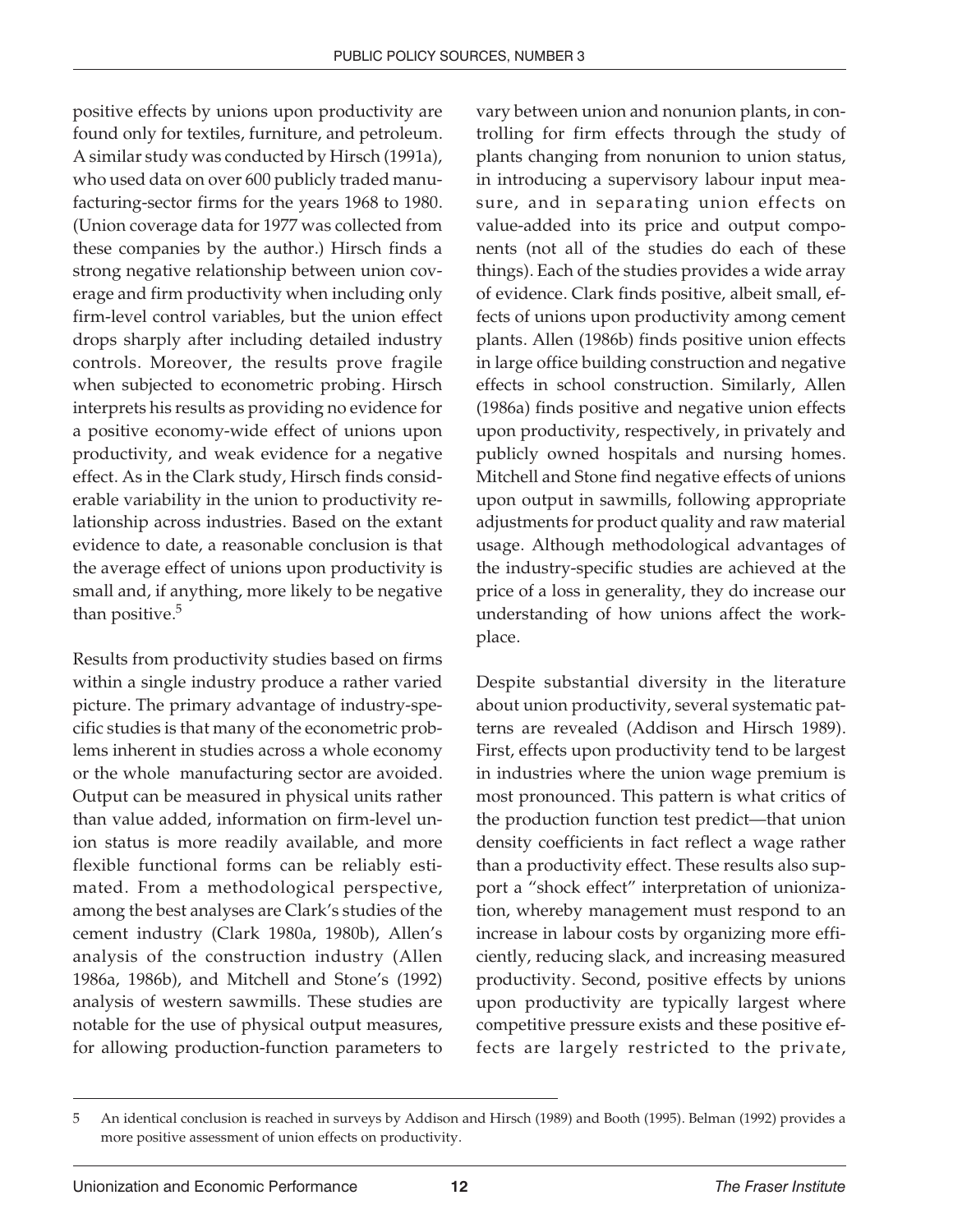for-profit, sectors. Notably absent are positive effects of unions upon productivity in public school construction, public libraries, government bureaus, schools, law enforcement (Byrne, Dezhbakhsh, and King 1996), and hospitals.<sup>6</sup>

This interpretation of the productivity studies has an interesting twist: the evidence suggests that a relatively competitive, cost-conscious economic environment is a necessary condition for a positive effect of unions upon productivity, and that the managerial response should be stronger, the larger the union wage premium or the greater the pressure on profits. Yet it is precisely in such competitive environments that there should be relatively little managerial slack and the least scope for union organizing and wage gains. Therefore, the possibility of a sizable effect by unions upon productivity across the whole economy appears rather limited.

Discussion up to this point has been restricted to studies of the United States. Evidence for other countries is far more limited. British studies, although few in number, show a negative relationship between union density and productivity levels (for a summary, see Booth 1995). Evidence for Canada from Maki (1983), based on an aggregate manufacturing time-series data for the period from 1926 to 1978, suggests initially positive union "shock" effects on productivity, although slower productivity growth due to unionization offsets the positive effects within 5 to 8 years. German evidence is particularly difficult to sort out owing to the widespread presence both of unions with national or centralized bargaining and of mandatory works councils in union and (sometimes) in nonunion settings (for a survey, see Addison, Schnabel, and Wagner 1995). Brunello (1992) finds that unions, except those working for small suppliers facing competitive pressure, tend to have negative effects on productivity (and

profits) in Japan. Although international evidence is limited, that which exists is broadly supportive of our interpretation of the American evidence.

#### **Productivity growth**

Far less attention has been given to the effects of unions upon productivity *growth*. As shown by Maki (1983), Hirsch and Link (1984), and others, unions' effects on productivity levels and growth need not be the same. For example, unionization initially could be associated with higher levels of productivity owing to the effect of "shock" or "collective voice," while at the same time retarding the rate of productivity growth. Of course, in the long run low rates of productivity growth among union firms will lower productivity levels. By productivity growth, we mean the increase in value-added after controlling for changes in factor inputs; Hence, studies examine union effects on growth after controlling for union-nonunion differences in the accumulation of tangible and intangible capital and other measurable factors of production. As emphasized subsequently, it is unions' effects upon investment and capital accumulation that most affect the sales and employment growth of unionized firms relative to nonunionized firms.

Hirsch (1991a) provides the most comprehensive treatment of unions' effects on productivity growth, based on a sample of 531 firms and covering the period from 1968 to 1980. Following an accounting for company size and firm-level changes in labour, physical capital, and R&D, union firms are found to have substantially slower productivity growth than nonunion firms. Accounting for industry sales growth, energy usage, and trade, however, cuts the estimate of the union effect by more than half. Addition of industry dummies cuts the estimate further, while the re-

<sup>6</sup> See Addison and Hirsch 1989 and Booth 1995 for specific references. For an exception, see the analysis of hospitals in Register 1988.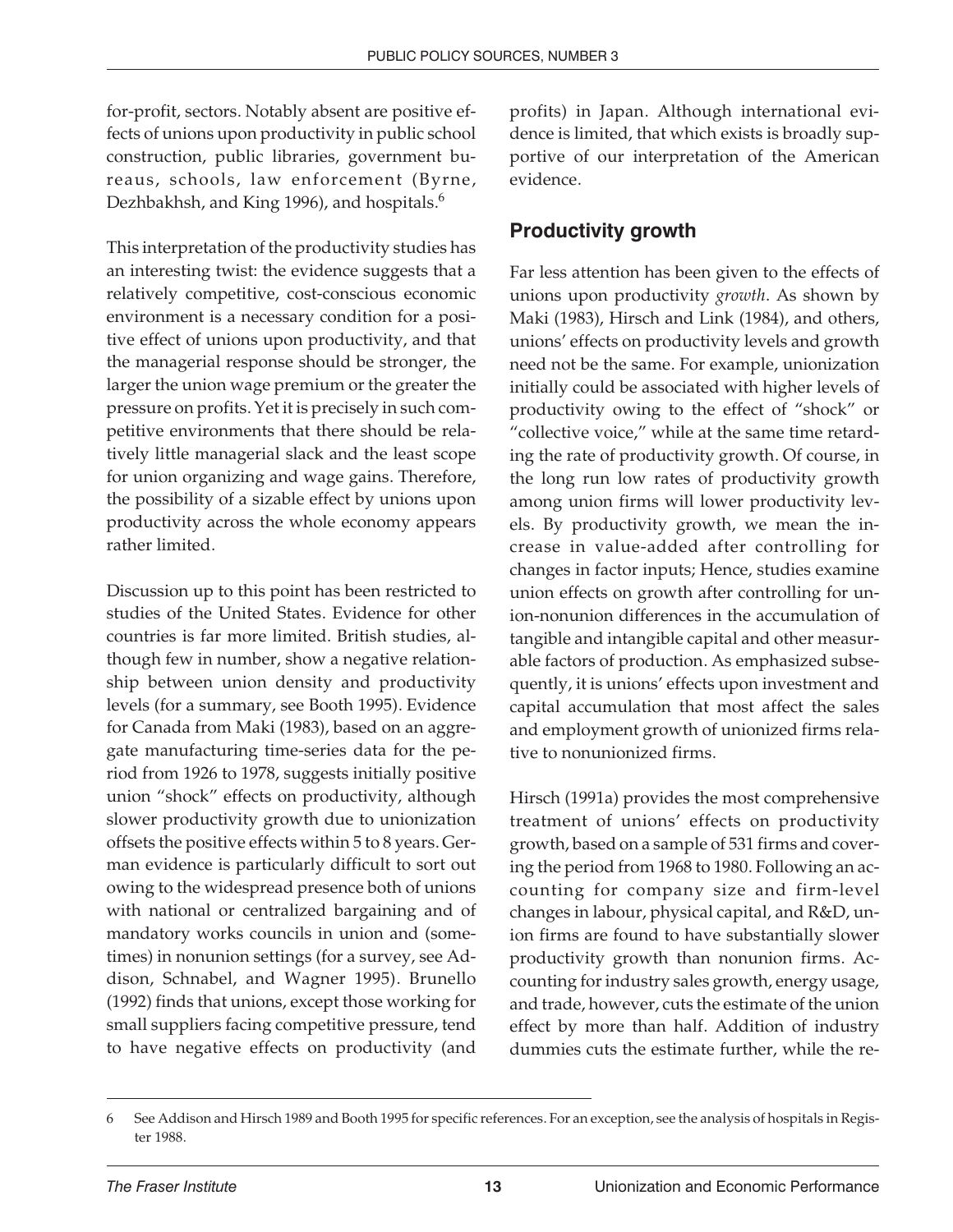maining effect proves fragile when subjected to econometric probes regarding the error structure. In short, union firms clearly display substantially slower productivity growth than do nonunion firms, but most (if not all) of this difference is associated with effects attributable to industry differences, since union firms are located in industries or sectors with slow growth. As with the evidence on productivity, it is concluded that there exists no strong evidence that unions have a *causal* effect on productivity growth.

Maki (1973), using aggregate Canadian data, concludes that the shock effects of unionization initially increase productivity levels but that unionism is associated with slower productivity growth. Interestingly, British evidence for differences in productivity growth between unionized and nonunionized firms (Nickell, Wadhwani, and Wall 1992, Gregg, Machin, and Metcalf 1993) suggest that unions have either a negative effect or no effect on productivity growth during the early years of their analysis but positive effects during the 1980s. The interpretation of these studies is that a sharp recession during the period 1979 to 1981 and antiunion legislation during the Thatcher period shocked inefficient union plants into operating more efficiently—that is, more rapid productivity growth was precipitated by competitive pressures operating upon a legacy of burdensome union work rules and substantial inefficiency.

Despite the furor and contentiousness surrounding the effects of labour unions on productivity and productivity growth, the most comprehensive studies tend to find little causal effect due to unions. Four points surrounding this conclusion are worth emphasizing. First, a small overall impact does not mean that unions do not matter but, rather, that the net outcome of the positive and negative effects of unions on productivity roughly offset each other. Second, economy-wide studies measure the average effects of unions. Not surprisingly, there appears to be consider-

able diversity in outcomes across firms and industries, consistent with the considerable emphasis given to the importance of the economic and labour-relations environments. Third, the absence of a large positive effect upon productivity implies that union compensation gains are not offset, implying lower profitability and (typically) lower investment. That is, the important point to bring away from the productivity evidence is the absence of a large positive effect due to unions. Finally, studies of productivity and productivity growth control for differences in factor-input usage and growth. As will be seen subsequently, unionization is associated with significantly lower rates of investment and accumulation of physical and innovative capital. It is primarily through this route, rather than by direct effects on productivity, that we obtain slower growth in sales and employment in the union sectors of the economy and a concomitant decline in union membership.

#### **Profitability**

Union wage gains lower firm profitability unless offset by productivity enhancements in the workplace or higher prices in the product market. The evidence on productivity reviewed above indicates that unionization does not typically offset compensation increases. A rise in the price of the product sufficient to prevent a loss in profitability is possible only in a regulated industry where firms are "guaranteed" a competitive rate of return. In more competitive settings, where unionized firms compete with nonunion domestic companies and traded goods, there is little if any possiblity of passing along increased cost via a rise in prices. Lower profitability will be reflected in decreased current earnings and measured rates of return on capital, and in a lower market valuation of the firm's assets. *Ex-ante* returns on *equity* (risk-adjusted) should not differ between union and nonunion companies, since stock prices adjust to reflect expected earnings (Hirsch and Morgan 1994).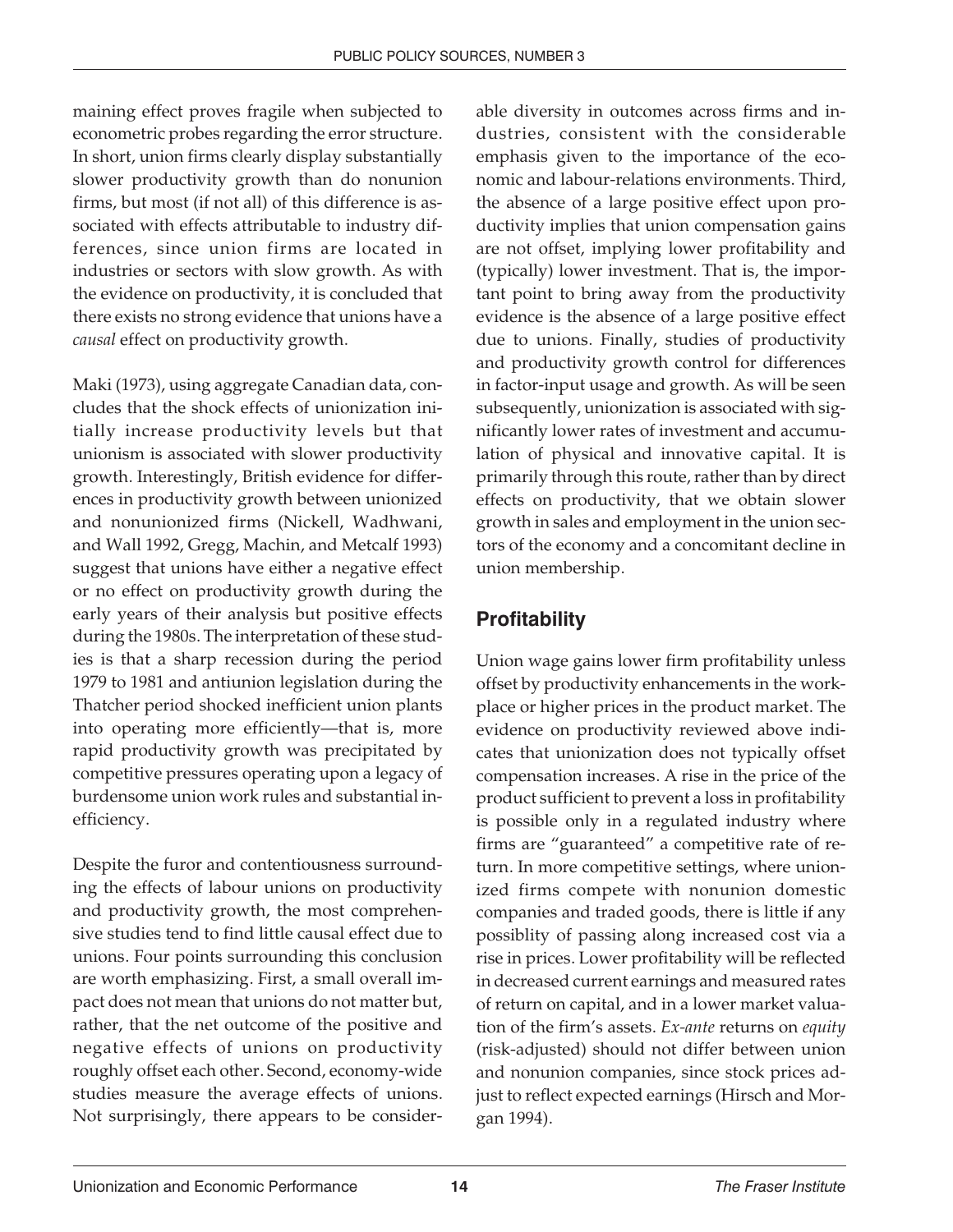Profit-maximizing responses by firms to cost differentials should limit the magnitude of differences in profitability between union and nonunion companies in the very long run. Differences in profits will be mitigated through the movement of resources out of union into nonunion sectors—that is, investment in and by union operations will decrease until post-tax (i.e., post-union) rates of return are equivalent to nonunion rates of return or, stated alternatively, union coverage will be restricted to economic sectors realizing above-normal, pre-union rates of returns. Because the quasi-rents accruing to long-lived capital may provide a principal source for union gains and complete long-run adjustments occur slowly, however, we are likely to observe differences in profitability as these adjustments take place.

Empirical evidence shows unambiguously that unionization leads to lower profitability, although studies differ to some degree in their conclusions regarding the magnitude and source of union gains.<sup>7</sup> Lower profits are found using alternative measures of profitability. Studies using aggregate industry data typically employ as their dependent variable the industry price-cost margin (PCM) defined by (Total Revenue – Variable Costs) / Total Revenue —and typically measured by (Value Added – Payroll – Advertising) / Shipments. Line-of-business studies and some firm-level studies have used accounting profit-rate measures: the rate of return on sales, measured by earnings divided by sales, and the rate of return on capital, measured by earnings divided by the value of the capital stock.

Firm-level analyses of publicly traded firms (e.g., Salinger 1984; Hirsch 1991a, 1991b) have used market-value measures of profitability, a common measure being Tobin's *q*, defined as a firm's market value divided by the replacement cost of assets. Finally, there have been several "events" studies in which changes in market value attributable to votes for union representation or to unanticipated changes in collective bargaining agreements have been examined (e.g., Ruback and Zimmerman 1984; Bronars and Deere 1990; Abowd 1989; Olson and Becker 1990; Becker and Olson 1992).

The conclusion that unionization is associated with lower profitability is not only invariant to the profit measure used but also holds for studies using industries, firms, or lines-of-business as the unit of observation. The conclusion also holds regardless of the time period under study and, although there is diversity in results, most studies obtain estimates suggesting that unionized firms have profits that are 10 percent to 20 percent lower than the profits of nonunion firms.

Economists are understandably sceptical that large profit differentials could survive in a competitive economy, notwithstanding the sizable profit differences between unionized firms and nonunionized firms found in the empirical literature. Yet there are two potentially important econometric biases causing effects of unionization to be understated. First, profit functions are estimated only for *surviving* firms, since those for which the effects of unionization are most deleterious may be less likely to remain in the sample. Second, unions are more likely to be organized where potential profits are higher; hence, the negative effect of unions on profits may be underestimated in empirical work where union density is treated as exogenous. In fact, those studies that attempt to account for the simultaneous determination of union status and profitability obtain larger estimates of unions' effects upon profits (see Voos and Mishel 1986; Hirsch 1991a). That being said, the exact magnitude of the estimated profit differential between unionized firms and

<sup>7</sup> Becker and Olson (1987), Addison and Hirsch (1989), and Hirsch (1991a) provide surveys and analyses of the profit and market-value studies.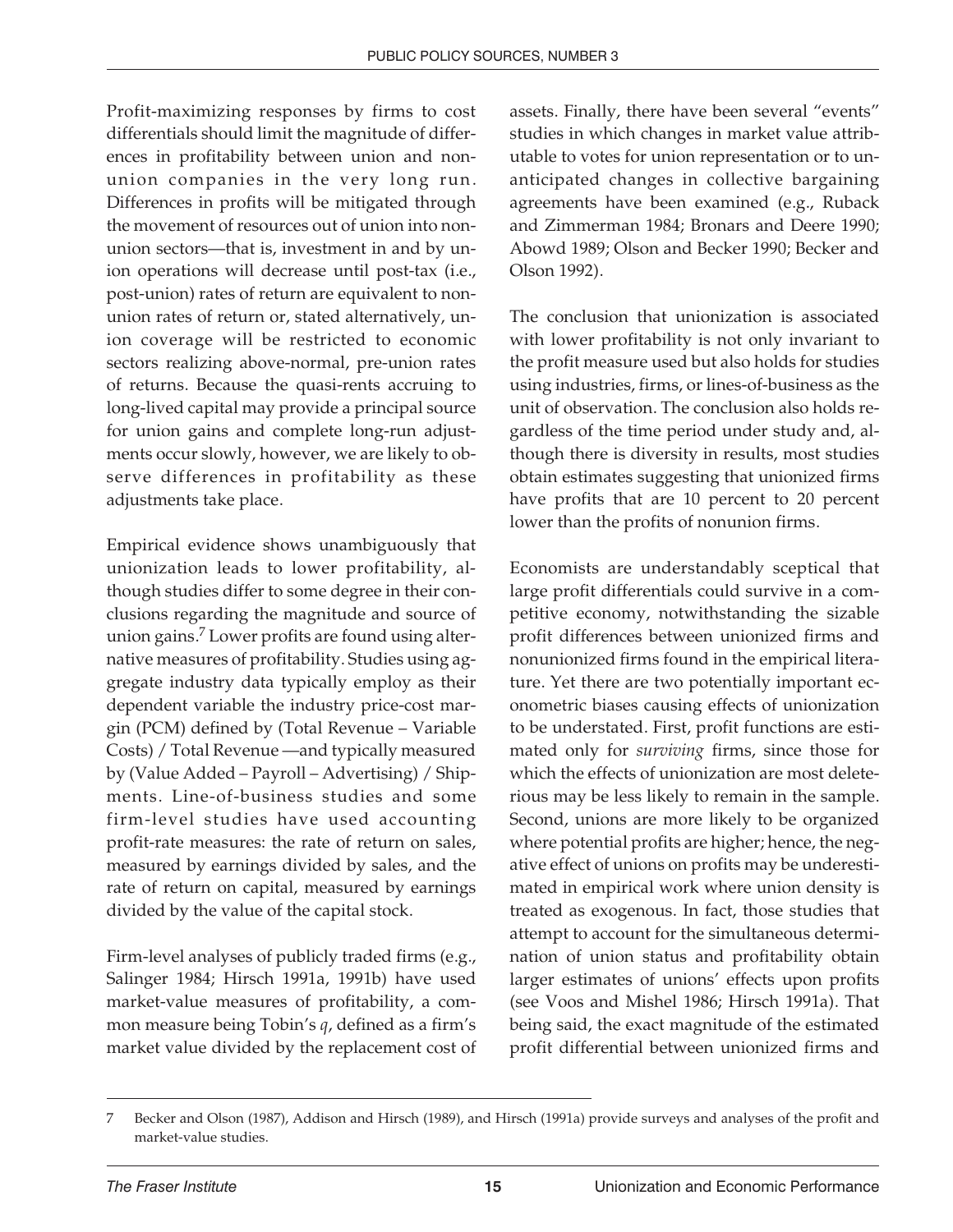nonunionized firms can be sensitive to specification. Omission of factors positively correlated with union coverage and negatively correlated with profitability will cause an overstatement of the union profit effect.

More recently, attention has turned to the sources from which unions appropriate rents (see Addison and Hirsch 1989). Influential early studies concluded that unions reduce profits primarily in highly concentrated industries and that monopoly power provides the primary source for union compensation gains (e.g., Salinger 1984; Karier 1985). But that conclusion has not survived further analysis. Clark (1984) obtained the (surprising) finding that unions reduce profits only among businesses with low market shares. Hirsch and Connolly (1987) examine this issue directly. They find no evidence from their study of product markets or of labour markets to support the hypothesis that profits associated with industry concentration provide a source for union rents. Rather, they argue that returns from a firm's market share, R&D capital, and weak foreign competition are more likely sources for union gains. Hirsch (1990), using a data-set with a firm-specific union coverage measure, even more clearly rejects the hypothesis that concentration-related profits provide a source for union rents. Note that these studies do not conclude that monopoly rents are not a source for union bargaining power and wage gains. Rather, they find that profits accruing from product-market concentration do not provide such a major source, in part because of the rather tenuous relationship between profitability and concentration (e.g., Ravenscraft 1983). There is no suggestion that unions cannot and do not capture rents; they clearly do so, as can be seen from the close relationship between the unions' wage gains and regulatory rents in the trucking industry, the airlines, and the United States Postal Service.

What recent studies of profitability do suggest is that many of the gains by unions come from what

would otherwise be normal returns to long-lived investments. This has important implications for the effects of labour unions on investment behaviour and long-term growth, as seen in subsequent sections. For example, Hirsch (1991a) strongly rejects the hypothesis that monopoly profits associated with industry concentration provide a primary source for union gains. He provides evidence suggesting that unions capture current earnings associated with limited foreign competition, both current and future earnings associated with disequilibrium or growing demand in the firm and industry (sales growth), future earnings emanating from R&D capital, and current and future quasi-rents emanating from long-lived physical capital (for related evidence, see Cavanaugh 1996).

The poor profit performance of unionized companies during the 1970s may provide an important explanation for the marked decline in union membership during the 1980s. As noted by Linneman, Wachter, and Carter (1990) and others, employment declines have been concentrated in the unionized sectors of the economy; nonunion employment has expanded even in highly unionized industries. Although important, shifts in industry demand are an insufficient explanation for the marked decline in private sector unionism. The evidence presented here supports the thesis that declines in union membership and coverage in no small part have been a response to the continuing poor profit performance of unionized companies throughout this period. The conclusion that large profitability differences between unionized and nonunionized firms help to explain declining unionization is complementary to the conclusion reached by Freeman (1988), Linneman, Wachter, and Carter (1990), and others that high union wage premiums have accelerated unionism's decline.

Evidence from Britain strongly suggests that union recognition and the closed shop have a negative effect upon profitablility (e.g., Machin and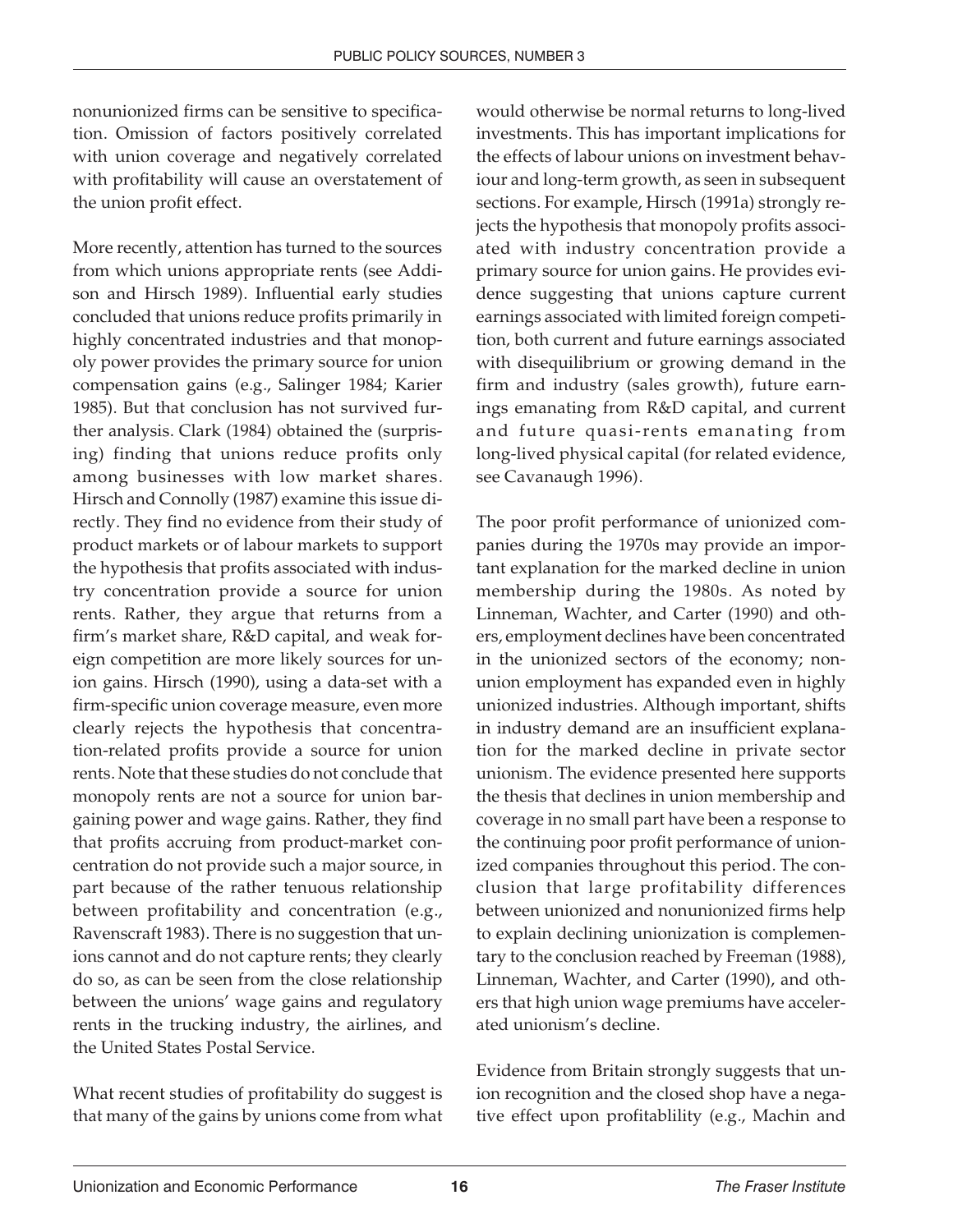Stewart 1990; see Booth 1995 for a summary). That being said, most of the firm-level studies lack good measures of profitability and instead rely on a subjective managerial evaluation of profit performance. Given that British unions raise wages but do not appear to improve productivity, it would be surprising if the evidence relating unions to profitability indicated anything other than a negative relationship. A recent study by Machin and Stewart (1996), however, finds that the effects of unions upon profits are only half as large in 1990 as in 1984, and that negative effects are most pronounced in the relatively small number of establishments with both a closed shop and restrictions on managerial freedom owing to union work rules.

#### **Union rent seeking and investment in R&D and physical capital**

The area of theoretical and empirical research that has received the most attention in recent years has been the impact of unionization on investments in tangible and intangible capital. The theoretical origins for this literature can be seen in articles by Baldwin (1983) and Grout (1984); the earliest empirical article in this literature is by Connolly, Hirsch, and Hirschey (1986). Recent rent-seeking models focus on the fact that unions capture some share of the quasi-rents that make up the normal return to investment in long-lived capital and R&D. In response, firms rationally reduce their investment in vulnerable tangible and intangible capital until returns on investment are equalized across the union (taxed) and nonunion (non-taxed) sectors. Contraction of the union sector, it is argued, has resulted in part from the long-run response by firms to such rent seeking.

The union tax or rent-seeking framework stands in marked contrast ato the traditional economic model of unions. In the standard model, the union's monopoly power in the labour market is viewed as changing relative factor prices through its ability to raise union compensation above competitive levels. In response to a higher wage, union firms move up and along their labour-demand curve by decreasing employment, hiring higher-quality workers, and increasing the ratio of capital to labour. Total investment in innovative activity and labour-saving capital can increase or decrease owing to substitution and scale effects that work in opposing directions.

The traditional model is inadequate for at least two reasons. First, settlements off the labour-demand curve, with lower wages and greater employment than would obtain in the on-the-demand-curve model, are preferred by both the union and management. If settlements are not on the labour-demand curve, the effect of unions on factor mix cannot be predicted in straightforward fashion (see Farber 1986 for a review). A second shortcoming is the traditional model's characterization of union wage increases as an independent increase in the cost of labour relative to capital. In the rent-seeking framework, union wage premiums are viewed as levying a tax on firm earnings, much of which is composed of the returns to capital. The union tax in this view is an outcome made possible both by union power in the labour market and the presence of the firm's quasi-rents. Stated alternatively, wage increases to unions are in part a tax on capital and need not lead firms to shift their factor mix away from labour and toward capital (Hirsch and Prasad 1995; Addison and Chilton 1996).

Union rent-seeking may reduce investment not only in physical capital but also in R&D and other forms of innovative activity. The stock of knowledge and improvements in processes and products emanating from R&D are likely to be relatively long-lived and firm specific. To the extent that returns from innovative activity are appropriable, firms will respond to union power by reducing these investments. Collective-bargaining coverage within a company is most likely to reduce investment in product innovations and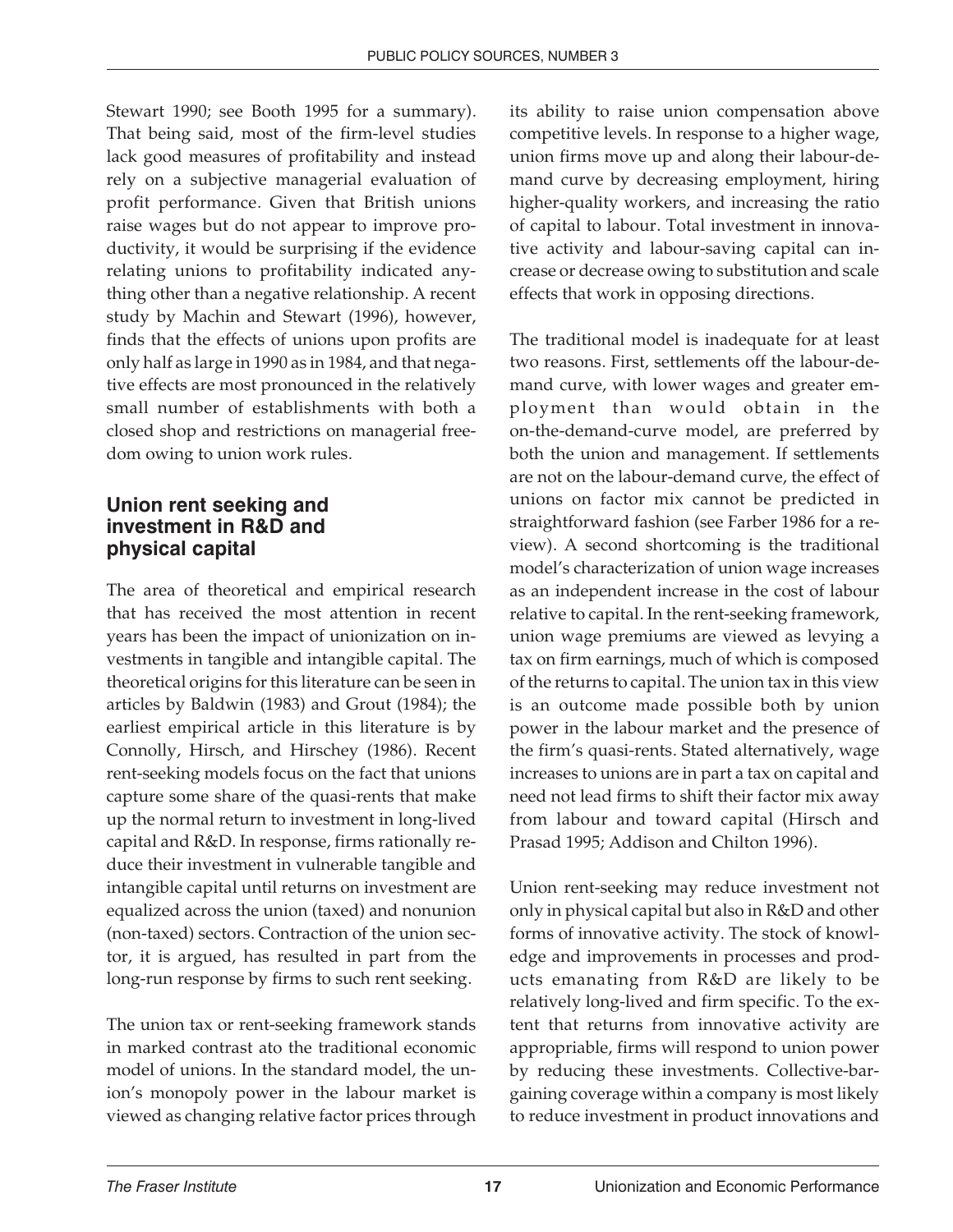relatively factor-neutral process innovations, while having ambiguous effects on innovations in labour-saving processes. Expenditures in R&D also tend to signal—or be statistically prior to—investments in physical capital. Therefore, firms reducing long-range plans for physical capital investment in response to unions' rent-seeking behaviour are likely to reduce investment in R&D.

Patents applied for, or granted, are a measure of innovative output emanating from a company's R&D stock. Patent activity is likely to exhibit a relationship with union coverage in a compnay largely similar to that exhibited by R&D inputs. Unionized companies, however, may be more likely to patent, given their stock of innovation capital, as a means of reducing union rent appropriation (Connolly, Hirsch, and Hirschey 1986). Although the patent application process is often costly and revealing of trade secrets, patents offer the opportunity for firms to license product and process innovations, and transform what might otherwise be firm-specific innovative capital into general capital, and lessen a union's ability to appropriate the quasi-rents from that capital.<sup>8</sup>

Hirsch (1991a) provides a comprehensive empirical analysis of union effects on investment, both in physical and intangible capital. He is also distinguishes between the "direct" and "indirect" effects of unions on investment. The direct effect, as discussed above, stems from the union tax on the returns to long-lived and relation-specific capital, leading firms to cut back on investment so as to equate the marginal post-tax rate of return with the marginal financing cost. The indirect effect of unions on investment arises from the higher financing costs owing to reduced profits (and, thus, internal funding of investment) among union firms.

Using data for the period from 1968 to 1980 on approximately 500 publicly traded American manufacturing firms and a model with detailed firm and industry controls, including profitability, Hirsch estimates the effect upon investment for a typical unionized firm compared to a nonunion firm. Other things being equal, it is found that the typical unionized firm has 6 percent lower capital investment than its observationally equivalent nonunion counterpart. Allowing for the profit effect increases the estimate to about 13 percent; that is, about half of the overall impact of unions is an indirect effect. Hirsch repeats the exercise for intangible capital (annual investments in R&D), and his findings imply that the average unionized firm has 15 percent lower R&D, holding constant profitability and the other determinants. Allowing for the indirect effects induced by lower profitability only modestly raises the estimate. These deleterious union effects on capital investment have been confirmed in subsequent studies with American data (e.g., Hirsch 1992; Becker and Olson 1992; Bronars and Deere 1993; Bronars, Deere, and Tracy 1994; Cavanaugh 1996). A recent study by Fallick and Hassett (1996) examines changes in firms' capital investment in response to a positive outcome in a certification election. They find a substantial reduction, likening the effects of a vote for certification to the effects of a 30 percentage point increase in the corporate income tax.

International evidence on unions and investment is rather limited. In studies examining effects of unions upon investment in Canada, Betts and Odgers conclude, consistent with the American evidence, that unions significantly reduce investment in physical capital and R&D (Odgers and Betts, forthcoming; Betts and Odgers 1997). Although their use of aggregated industry data (rather than firm data) make it difficult to distin-

<sup>8</sup> Using firm level data from Compustat and union density data collected by Hirsch (1991a), Cavanaugh (1996) shows that deleterious union effects on market value and investment are directly related to the ease with which quasi-rents can be appropriated.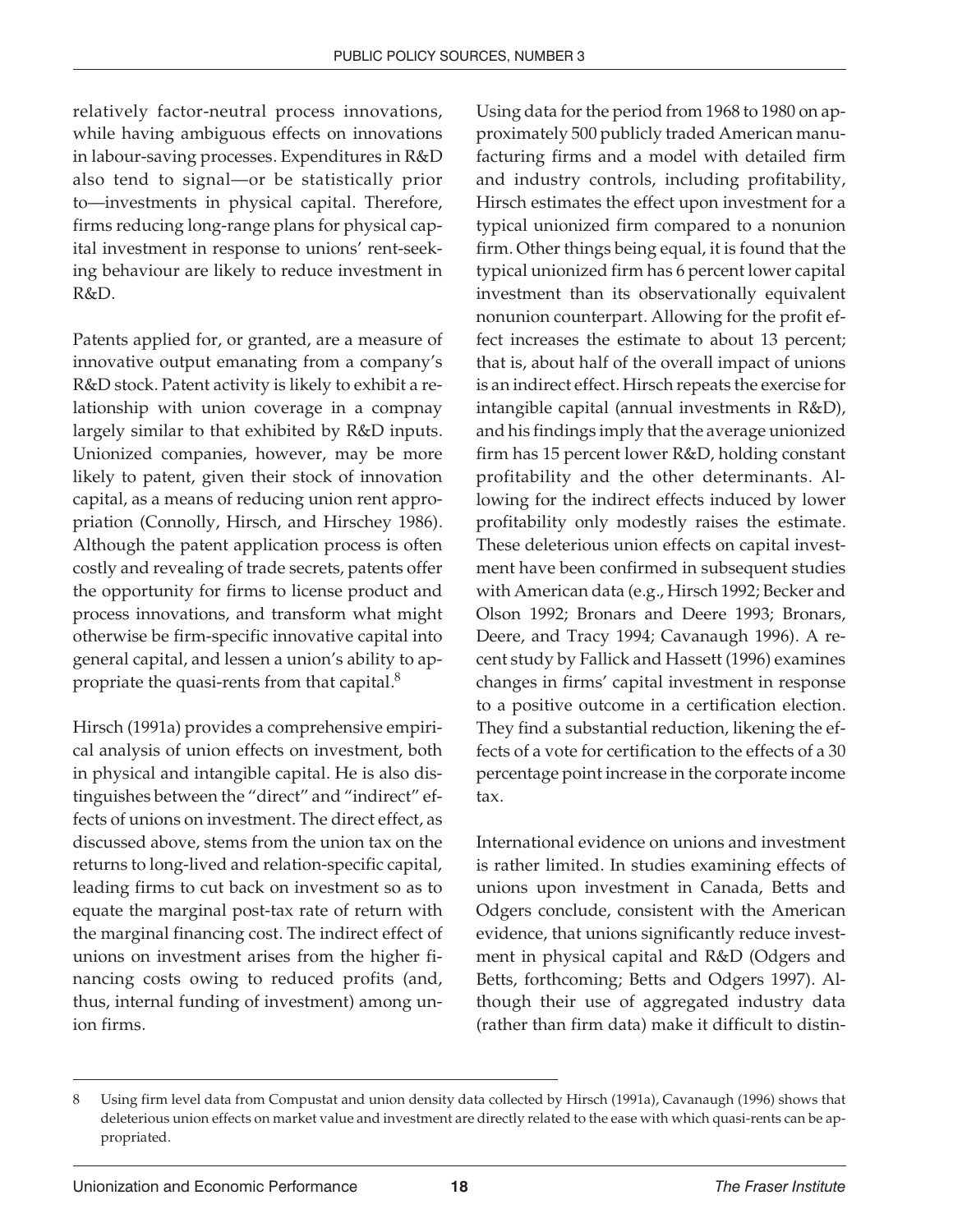guish between union and industry effects, Betts and Odgers make a convincing case that they have measured a true effect of unions. Evidence from Britain is rather more limited and results are anything but clear. Machin and Wadhwani (1991) conclude that unions have a positive but insignificant impact on investment in micro-electronic equipment during the early 1980s. Denny and Nickell (1992) in a study based on aggregate industry data conclude that unions decrease capital investment. In a particularly careful study examining the effects of unions on R&D in Britain, Menezes-Filho and van Reenen (1996) conclude that while unionized establishments invest less in R&D, in the United Kingdom this is primarily an effect of the industry location and not of unions. They subject firm-level data from the United States (provided by Hirsch) to the same battery of econometric tests to which they subject the British data. They conclude that, unlike the British evidence, the American evidence of a deleterious effect of unionization on R&D investment is robust. Whereas the union tax model applies well to the United States, the authors speculate that British unions have fewer deleterious effects on research and development than do American unions owing to more explicit bargaining over employment levels and a preference for longer contracts.

#### **Employment growth**

The effects of unions upon growth in employment has received less attention than their effects upon productivity, profits, and investment. It would be surprising were decreased profits and lower rates of investment not accompanied by slower employment growth and this is precisely what the evidence indicates. Dunne and Macpherson (1994) utilize longitudinal plant-level data to show that there are more employment contractions, fewer expansions, and fewer plant "births" in more highly unionized industries. They find that unions have no effect upon plant "deaths," even after controlling for plant size (larger plants are less likely to fail but

more likely to be unionized). Linneman, Wachter, and Carter (1990) show that much of what is represented as a "de-industrialization" of America is in fact *de-unionization*. Using Current Population Survey data for the 1980s, they show that within narrowly defined manufacturing industries, most displayed increases in nonunion employment while at the same time witnessing substantial decreases in union employment. Moreover, the rate of decline in union employment is directly related to the magnitude of the union wage premium. In one of the few studies to examine firm-level employment growth directly, Leonard (1992) finds that unionized California companies grew at significantly slower rates than did nonunion companies. And in a recent study using longitudinal plant-level data, LaLonde, Marschke, and Troske (1996) show that employment (and output) decrease following a vote in favour of union certification.

Studies for Canada and Britain reinforce findings from the United States. Long (1993) utilizes data from a survey of 510 Canadian business establishments in the manufacturing and non-manufacturing sectors. Union establishments (i.e., establishments with employees covered by collective bargaining agreements) had considerably slower employment growth between 1980 and 1985, although in manufacturing roughly half of the slower growth resulted not from unionization *per se* but from location in industries showing slower growth (industry effects were not important in the non-manufacturing sector). After accounting for industry controls, firm size,and firm age, union establishments in the manufacturing sector grew 3.7 percent per year more slowly than nonunion establishments; in non-manufacturing sectors, union establishments grew 3.9 percent per year more slowly than nonunion establishments. British evidence is similar. Blanchflower, Millward, and Oswald (1991) provide evidence that unionized plants have slower employment growth. Blanchflower and Burgess (1996) show that destruction of jobs (i.e., permanent job loss)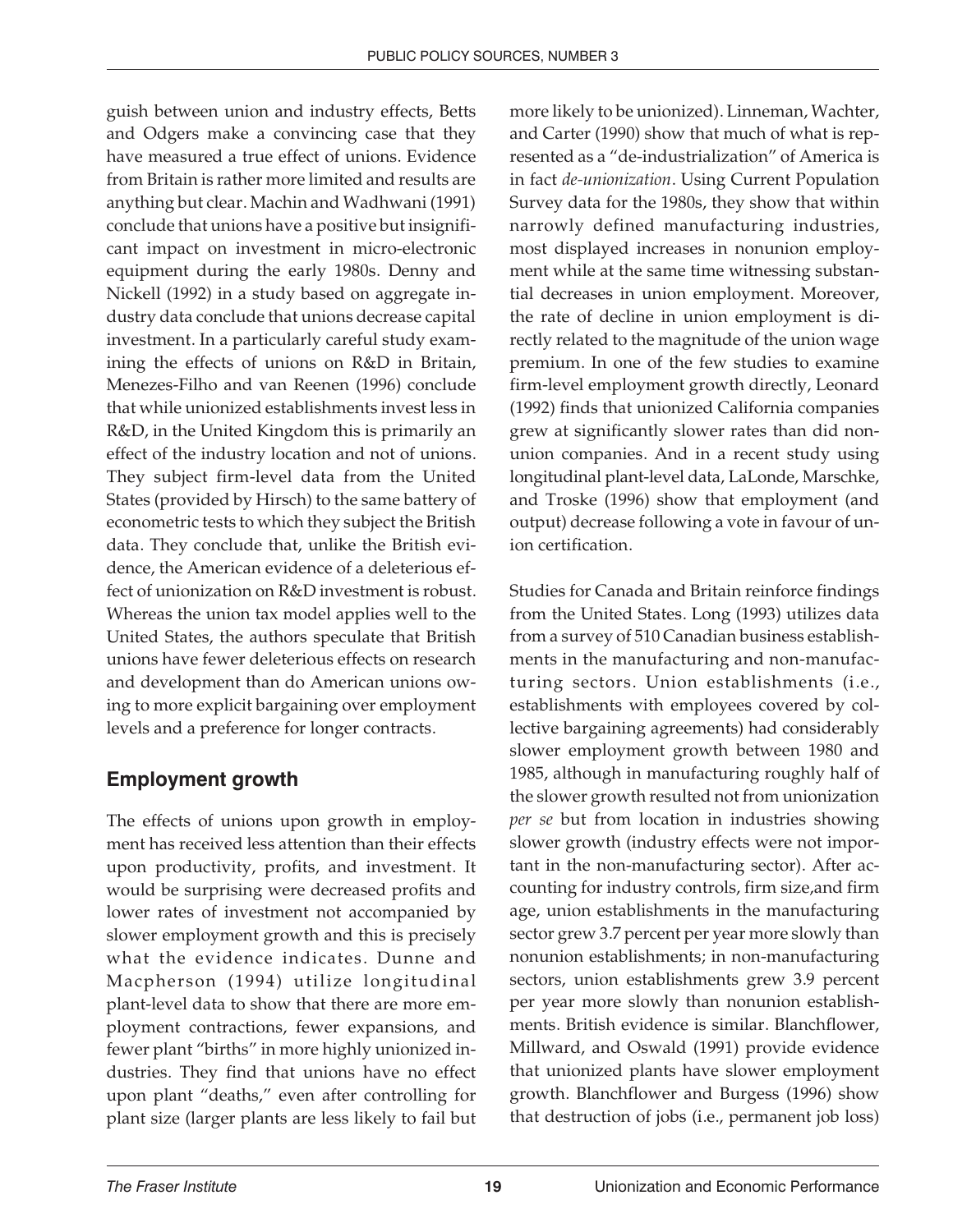and net job loss have been higher among union than nonunion establishments, although differences have declined over time.

#### **Interpretation and implications for policy**

Knowledge about how unions affect economic performance is a prerequisite for intelligent debate about the appropriate role for labour law and for understanding the transformation taking place in the workplace and in relations between labour and management. For example, Weiler (1990) and others have argued that changes in National Labor Relations Board's interpretation of American labour law, the increased number of unfair labour practices filed and certified, and strategies adopted by management to avoid union organizing have seriously eroded workers' right to organize. Implicit (and sometimes explicit) in this analysis is the belief that the effects of unions in the workplace are largely benign. An alternative interpretation (see Flanagan 1987; Freeman and Kleiner 1990) is that increased resistance to unions by management and the increase in labour litigation reflect profit-maximizing on the part of the employers and are due in no small part to high wage premiums gained by unions rather than to changes in labour law or in their interpretation and enforcement.

The evidence evaluated in this paper lends credence to the latter interpretation. Despite the very real benefits of collective voice for workers, the positive effects of unions have been overshadowed by union rent-seeking behaviour. Productivity is not higher, on average, in union workplaces. The failure of collective bargaining to enhance productivity significantly results in substantially lower profitability among unionized companies. Because unions appropriate not only a portion of monopoly-related profits but also the quasi-rents that make up the normal return to long-lived capital, unionized companies reduce investment in vulnerable forms of physical and innovative capital. Investment is further reduced since lower profits reduce the size of the internal pool from which investments are partly financed. Slower growth in capital is mirrored by slower growth in sales and employment (and, thus, union membership). The relatively poor performance of union companies gives credence to the proposition that the restructuring in industrial relations and increased resistance to union organizing have been predictable responses on the part of businesses to increased domestic and foreign competition. In the absence of a narrowing in the performance differences between unionized and nonunionized companies, modifications in labour law that substantially enhance union organizing and bargaining strength are likely to reduce economic competitiveness.

Although the evidence indicates clearly that collective bargaining has led to a poor performance in unionized sectors of the economy relative to nonunionized sectors, it is far more difficult to draw inferences about the effects of unions upon economy-wide performance. In fact, a highly competitive economy limits the costs unions can impose since resources flow to those sectors where they obtain the highest return. For example, lower capital investment or employment among unionized firms is in part offset by higher usage elsewhere in the economy. If resources could flow costlessly to alternative uses and if social rates of return were equivalent in nonunion sectors, unions would have little effect on economy-wide efficiency. Increases in unions' power and rent-seeking would simply cause the relative size of the union sector to shrink. However, because unions have some degree of monopoly bargaining power, because the shifting of resources from union to nonunion environments occurs slowly, and because social rates of return differ across investment paths, union distortions at the firm level necessarily translate into some degree of inefficiency economy-wide.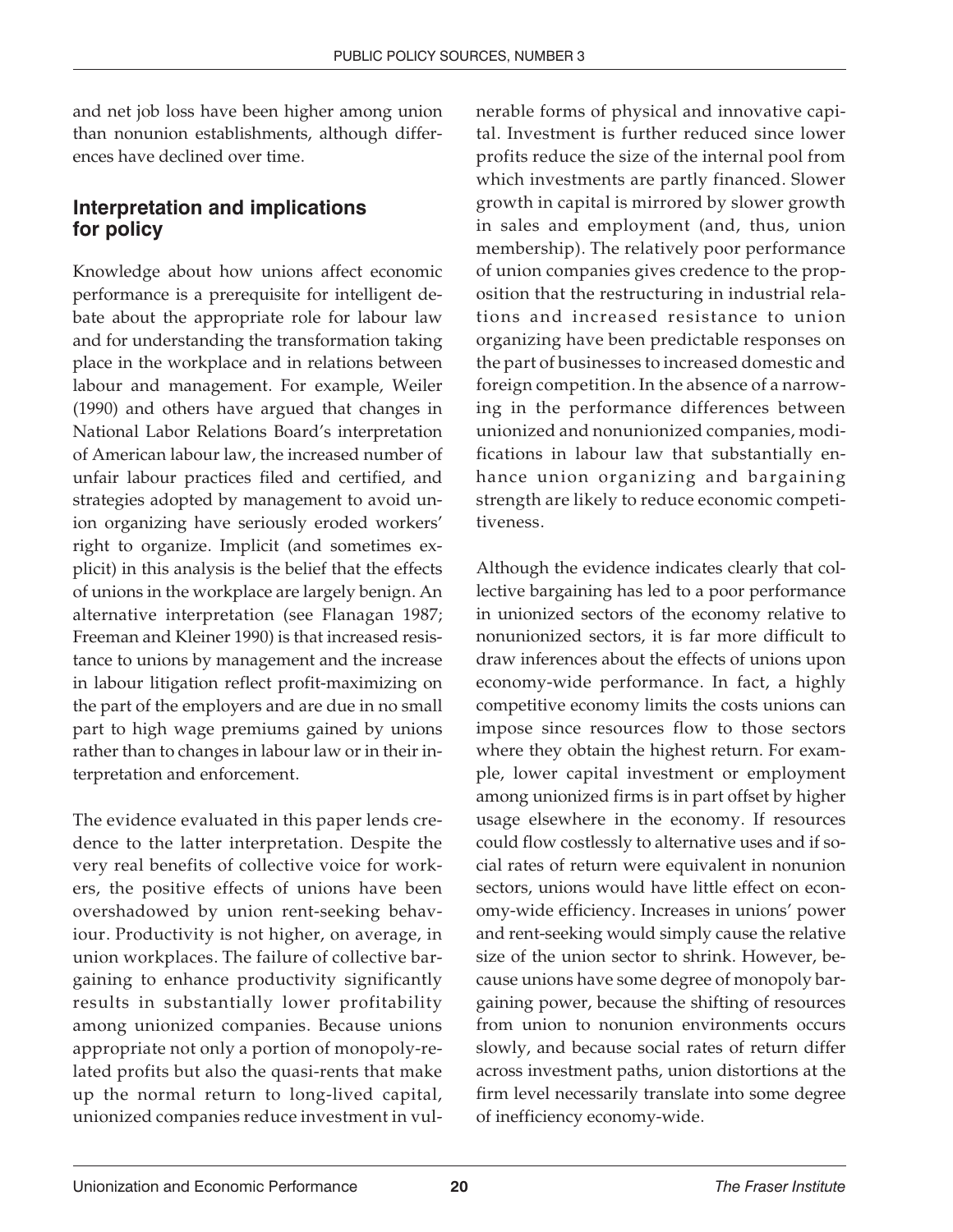Policy implications derive from the fact that an economy's competitiveness limits unions' bargaining power and the economy-wide costs of unionism. Changes in labour law that severely restrict the rights and ability of unions to organize limit not only the monopoly power of unions but also reduce the benefits provided by a union's collective voice. If an economy or particular sector of an economy is sufficiently competitive, unionism's monopoly face is constrained. At the same time unions, if they are to prosper, must provide economic value added through an enhancement of worker voice and an improved labour relations environment. Those concerned about the economic costs associated with unions should lose sight neither of the potential benefits associated with the provision of an effective collective voice for workers nor the importance of policies that allow a high degree of domestic and international competition. Private sector unions that do not provide net benefits will not flourish in a competitive environment. The dramatic decline in private sector unionism in the United States as well as less rapid declines in Canada and Britain, can be interpreted in this light.

It is important to note that the arguments above have rather less force in the public sector or in publicly financed private sectors (e.g., health care in Canada). Here, competitive pressures play a far weaker role in limiting the unions' monopoly power. In the absence of competitive limitations on union power, labour law in such sectors must be designed not only to facilitate the exercise of collective voice, but also to limit unions' monopoly power.

Ultimately, an evaluation of labour law and employment policies requires that we compare the current system to viable alternatives. In the United States, the decline in private sector unionism to approximately 10 percent of wage and salary employees (Hirsch and Macpherson 1997) has taken place within a labour relations system that all sides agree is overly contentious and marked by tremendous conflict. Indeed, there is no small degree of support both from labour and from management that the current legal structure surrounding collective bargaining, which dates back to the National Labor Relations Act of 1935, is outmoded and in many ways inappropriate to the workplace of the 1990s. At the same time, nonunion labour relations has become overly litigious and, not surprisingly, subject to detailed regulation (e.g., laws against discrimination on the basis of age and disability, regulations governing workplace safety, and rules about pensions and benefits). Workers want both an effective collective voice in the workplace and a cooperative relationship with employers.9 Yet this combination of collective voice and cooperation has not been realized in many, if not most, union and nonunion workplaces.

There may be no feasible political route to move from the current labour relations environment to one envisioned either by organized labour, business interests, or industrial relations scholars. Neither the enhancement of traditional collective bargaining nor a massive deregulation of labour markets is likely to be a politically viable or an economically desirable alternative. Were labour legislation reformed primarily to strengthen the ability of unions to organize, the monopoly costs of unionism would be increased in relatively noncompetitive sectors. At the same time, union power would remain in check in the most competitive sectors of the economy, leaving most of the private sector workforce uncovered by collective bargaining agreements.

Although critics of current labour law and the legal protection afforded to unions may find the

<sup>9</sup> This conclusion is based on results from the *Worker Representation and Participation Survey* , directed by Richard Freeman and Joel Rogers, and conducted by Princeton Survey Research Associates during Fall 1994. This report is summarized in United States Departments of Commerce and Labor 1994: app. A, 63–65.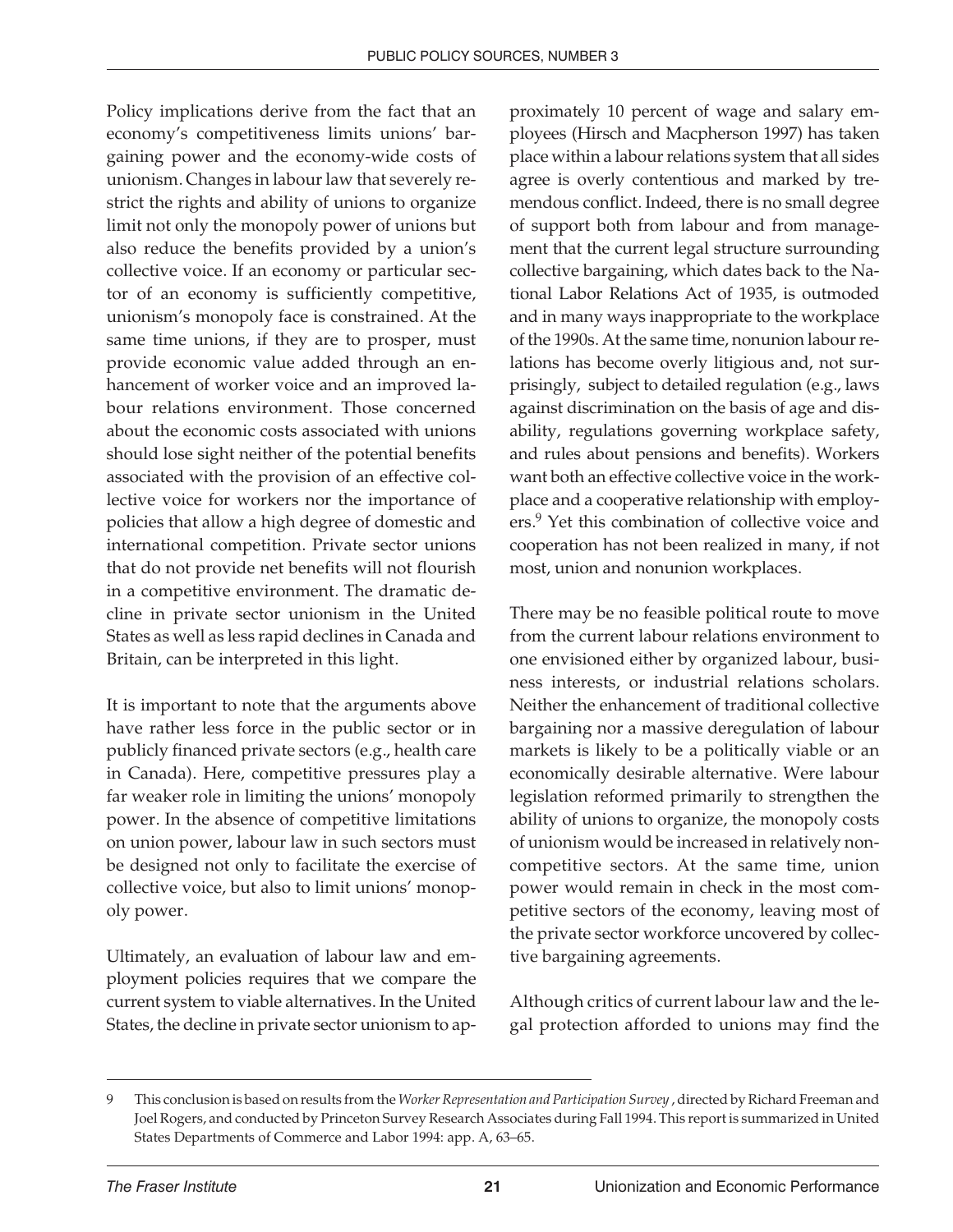promise of a deregulated labour law environment attractive, this approach is deficient in two important ways. First, a deregulated labour market will tend not to provide mechanisms for effective collective voice for workers. Second, a decentralized system of collective bargaining (or alternative mechanisms for collective voice for workers) are likely to be replaced not by a largely deregulated labour market but by one characterized by centralized and uniform regulations.

The general case that there will be a lack of participation by workers in firm-level decisions in the absence of legislative mandate has been supplied by Levine and Tyson (1990) and Freeman and Lazear (1995) among others. The logic is based on the thought experiment known as the Prisoner's Dilemma coupled with adverse selection. In these models, works councils or the exercise of a collective voice independent of management increase the joint (shareholder plus worker) surplus for some firms over some range of worker-council power. According to Levine and Tyson, market failure arises because participative firms require, among other things, compressed wage structures to encourage group cohesiveness, and dismissals protection to lengthen the time of employment and attachment of workers as compared to "traditional" nonparticipatory firms. Even though participation by workers will generate a higher joint product, a nonparticipatory equilibrium is likely to result owing to adverse selection. That is, the participatory firm will attract the less motivated workers while losing highly productive workers to traditional firms with a less compressed wage structure. In this way, so the argument runs, the market will be systematically biased against participatory workplaces and the economy will be locked in a suboptimal equilibrium. Although they downplay rent-seeking insider behaviour, Levine and Tyson argue that participation works better in unionized regimes because union workers have greater job security.

Freeman and Lazear (1995), on the other hand, are alert to the rent-seeking problem. Because unions or works councils not only encourage collective voice or participation by workers but also reduce profitability, they are either not established or are given insufficient authority by management. Again, an inefficient and insufficient provision of participation will exist in the absence of employment or labour law that facilitates its development. The sources of improved joint surplus identified by Freeman and Lazear are those emphasized by the collective-voice model, this time underwritten by exchange of high-quality information and the enhanced job security made possible by mandated participation. In recommending that participation be mandated, Freeman and Lazear seek to decouple pay from the non-pay aspects of participation. This explains why they light upon institutions in the German style as a template for participatory mandates.

It is not at all clear, however, that efficient levels of participation can be mandated. Even were it established that a systematic market bias against participation exists, there is scant knowledge of the type of public policies that might encourage effective participation by workers in what is largely a nonunion private sector. Nor is it obvious how to disentangle policies that might enhance participation by workers from the rather contentious debate over the appropriate role for unions and labour law. The National Labour Relations Act has undoubtedly strengthened the bargaining power of organized labour in the private sector, with net effects that may well have hastened union decline. This conclusion is of course quite consistent with the argument that the decline of unions raise legitimate grounds for concern regarding the availability of effective and protective participation and collective voice for workers.<sup>10</sup>

There is also a concern that, given a declining union sector, the political demand for regulations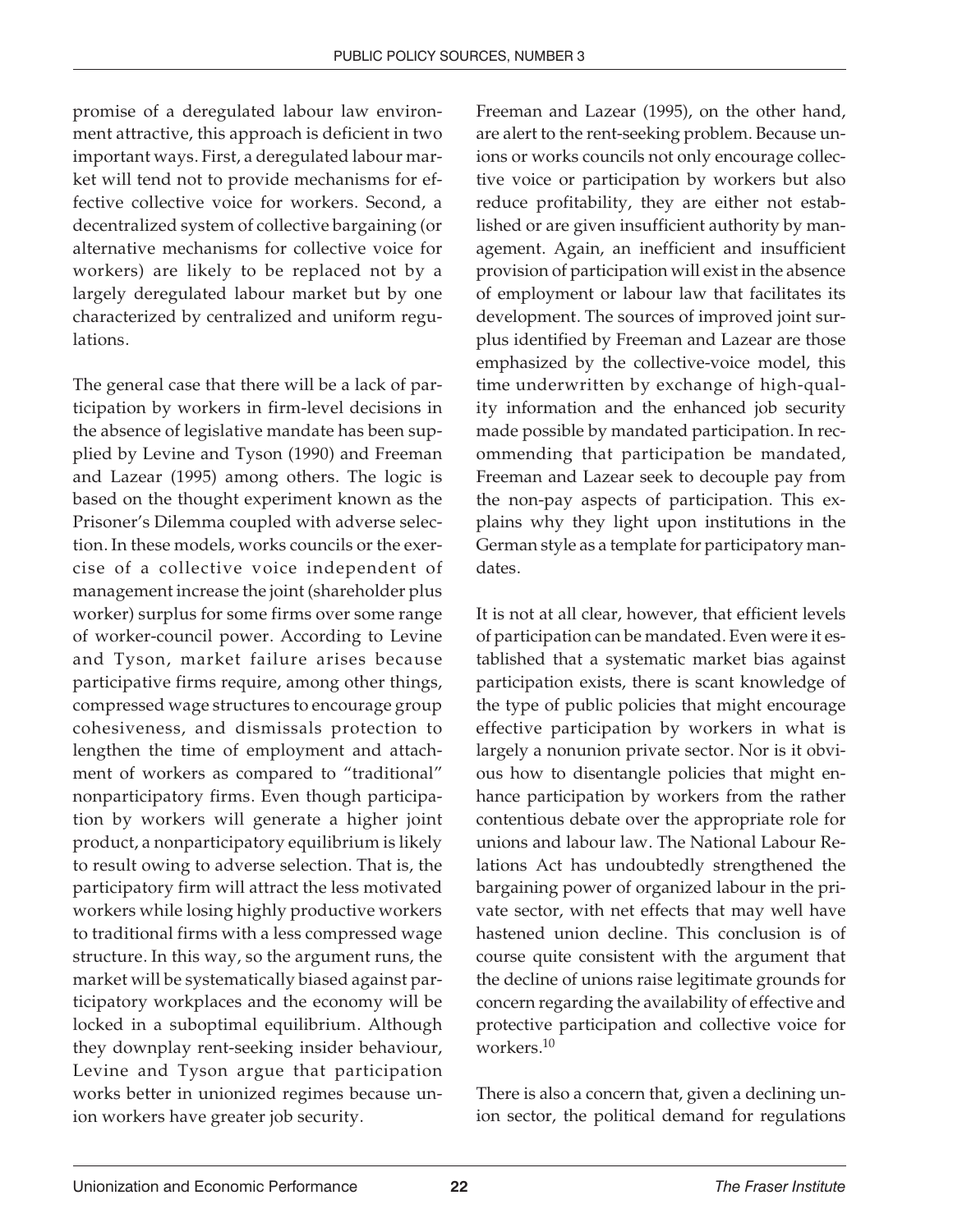governing the entire labour market is enhanced. While unionism allows workers and firms to negotiate (implicitly or explicitly) the terms of labour contracts, union decline has been accompanied by legislation regulating such things as hours and overtime pay; discrimination on the basis of race, gender, national origin, age, and disabilities; workplace safety and notification of workplace dangers; notification of plant closings; pensions; drug use (for selected occupations); and family leave. Strong arguments can be made in support of many of these laws and there is likely to be substantial political support for uniform government regulation of the workplace as long as decentralized participation and collective voice for workers is limited. It is not at all clear that voluntary and decentralized negotiated workplace policies achieved through unions or mandated works councils are inferior to an increasing reliance on regulation, uniform standards, and litigation.<sup>11</sup> Indeed, causation works in both directions. Not only does an absence of effective unionism increase political demand for governmental regulation, the existence of such policies, strongly supported by organized labour, have almost certainly reduced support for unionization by workers since many of the benefits from collective bargaining are now provided to all workers.<sup>12</sup>

Labour unions are at a crucial juncture in their history. Increased foreign competition, deregulation of highly unionized domestic industries, and changes in technology have denied unionized companies access to rents and quasi-rents that have traditionally been shared by workers and shareholders. The organizing of new unions at the current rate is not sufficient to offset the attrition of existing union jobs, which leads to a continuing decrease in the extent of union coverage in the economy. Faced with new and more severe economic constraints, union leaders and the rank and file have been slow to adjust their expectations, strategies, and wage demands. Stated more bluntly, unions would have had to make large concessions to maintain union coverage at pre-1980 levels. It is not surprising that such substantial changes in union behaviour have been slow in coming, though substantial changes in union behaviour and in the industrial relations may yet emerge. But, given the rather weak relationship between unionization and productivity, combined with strong resistance by management to union organizing, the possibilities for sizable, union-induced improvements in workplace productivity appear meager. It is likely, therefore, that we will see a continued decline in union coverage in the United States and elsewhere until the economy in each finds a new steady state at a lower but sustainable level of union density.

The outline of an ideal system of labour law and regulation lies well beyond the scope of this paper. Such a system, however, would be one that simultaneously offers workers many of the types of organizing rights and legal protections offered by current labour law, while at the same time allowing considerably greater flexibility and enhancing worker participation and cooperation at both union and nonunion workplaces. That being

<sup>10</sup> For examples of reforms in labour law that attempt to promote collective voice or "value-added" unionism while limiting monopoly power, see Estreicher 1994, 1996.

<sup>11</sup> Levine (1997), among others, proposes a system that would lessen direct regulation while maintaining a minimum set of labour standards for firms that voluntarily adopt alternative regulatory systems with employee oversight and approval. He would maintain the current system of standards for firms not adopting alternative systems. Levine argues that movement in this direction, while weakening workers' rights *de jure*, would strengthen their rights *de facto* and produce net welfare gains.

<sup>12</sup> For a suggestive analysis, see Neumann and Rissman 1984. An explanation for union support of these policies is that such policies are costly, so union firms that provide such "services" in the absence of government mandates would be at a competitive disadvantage relative to nonunion firms.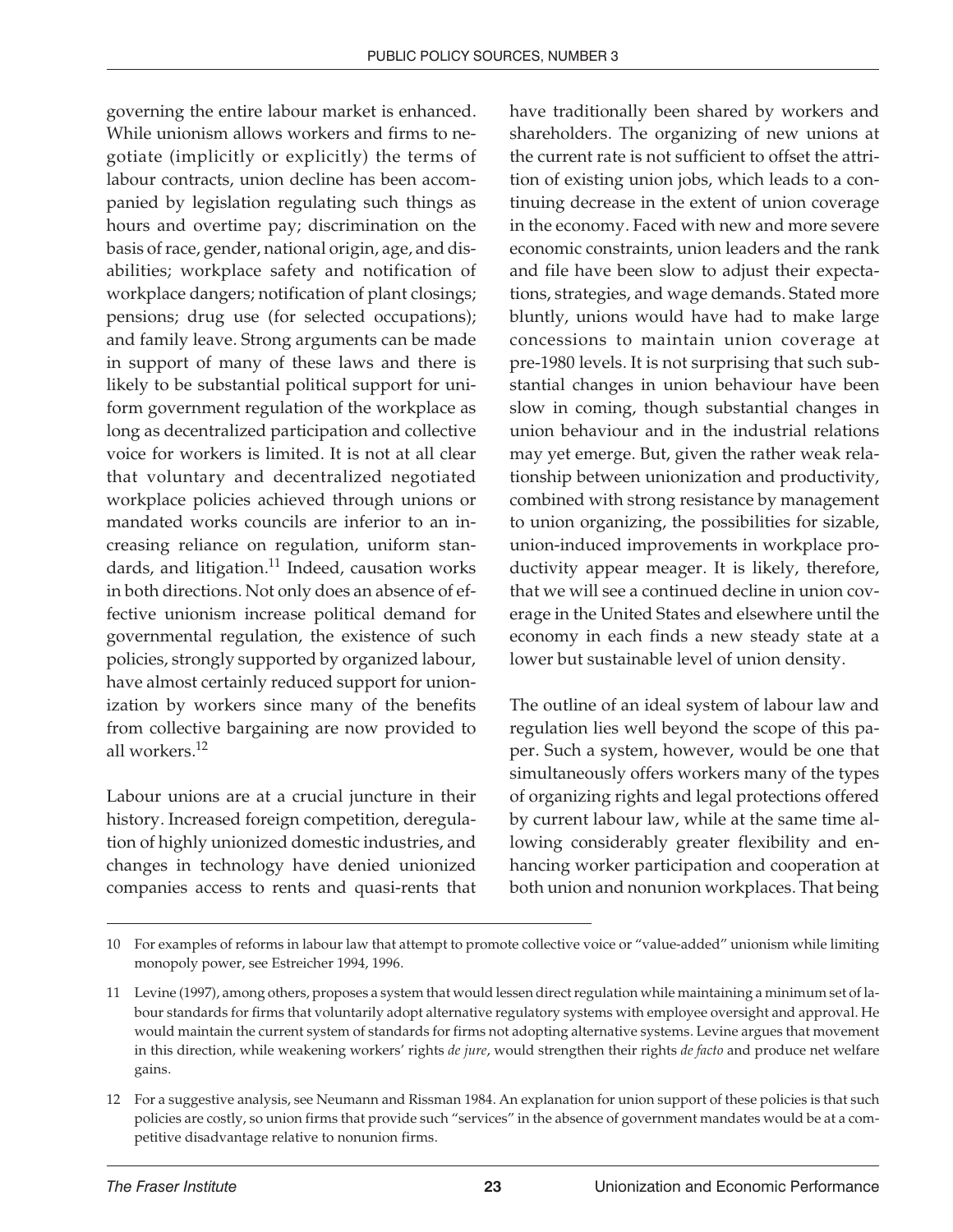said, it is difficult to be sanguine that such a system can evolve from current labour law or emerge in the current political and economic environment. The present system serves, on the one hand, as a less than ideal framework for a shrinking and rigid union labour relations system while, on the other hand, either restricting or doing little to facilitate a collective voice for workers in the mostly nonunion private sector. Employment law and regulations should facilitate the de-

#### **References**

- Abowd, John M. (1989). The Effect of Wage Bargains on the Stock Market Value of the Firm. *American Economic Review* 79 (September): 774–800.
- Addison, John T., and John B. Chilton (1993). Can We Identify Union Productivity Effects? I*ndustrial Relations* 32 (Winter): 124–32.
- ——— (1996). Self-Enforcing Union Contracts: Efficient Investment and Employment. Unpublished paper. Department of Economics, University of South Carolina.
- Addison, John T., and Barry T. Hirsch (1989). Union Effects on Productivity, Profits, and Growth: Has the Long Run Arrived? *Journal of Labor Economics* 7 (January): 72–105.
- Addison, John T., Claus Schnabel, and Joachim Wagner (1995). German Industrial Relations: An Elusive Exemplar.*Industrielle Beziehungen* 2, 1: 25–45.
- Allen, Steven G. (1986a). The Effect of Unionism on Productivity in Privately and Publicly Owned Hospitals and Nursing Homes. *Journal of Labor Research* 7 (Winter): 59–68.
- Allen, Steven G. (1986b). Unionization and Productivity in Office Building and School Construction. *Industrial and Labor Relations Review* 39 (January): 187–201.
- Baldwin, Carliss Y. (1983). Productivity and Labor Unions: An Application of the Theory of Self-Enforcing Contracts. *Journal of Business* 56 (April): 155–85.
- Becker, Brian E., and Craig A. Olson (1987). Labor Relations and Firm Performance. In M. Kleiner, R.

velopment of worker participation and collective voice. At the same time, it is important that labour law not be replaced with a plethora of federal mandates dictating specific terms of employment. Workplace outcomes would better be determined by market forces and decentralized communications and bargaining in union and nonunion workplaces.

- Block, M. Roomkin, and S. Salsburg (eds), *Human Resources and the Performance of the Firm* (Madison, WI: Industrial Relations Research Association): 43–85.
- ——— 1992. Unionization and Firm Profits. *Industrial Relations* 31 (Fall): 395–415.
- Belman, Dale (1992). Unions, the Quality of Labor Relations, and Firm Performance. In Lawrence Mishel and Paula P. Voos (eds), *Unions and Economic Competitiveness* (Armonk, NY: M.E. Sharpe): 41–107.
- Betts, Julian R., and Cameron W. Odgers (1997). An Empirical Analysis Using Multi-Year Data. Department of Economics, University of California, San Diego.
- Blanchflower, David G., and Simon M. Burgess (1996). Job Creation and Job Destruction in Great Britain in the 1980s. *Industrial and Labor Relations Review* 50 (October): 17–38.
- Blanchflower, David G., Neil Millward, and Andrew J. Oswald (1991). Unionization and Employment Behavior. *Economic Journal* 101 (July): 815–34.
- Booth, Alison L. (1995). *The Economics of the Trade Union*. Cambridge: Cambridge University Press.
- Bronars, Stephen G., and Donald R. Deere (1990). Union Representation Elections and Firm Profitability. *Industrial Relations* 29 (Winter): 15–37
- (1993). Unionization, Incomplete Contracting, and Capital Investment. *Journal of Business* 66 (January): 117–32.
- Bronars, Stephen G., Donald R. Deere, and Joseph S. Tracy (1994). The Effects of Unions on Firm Behav-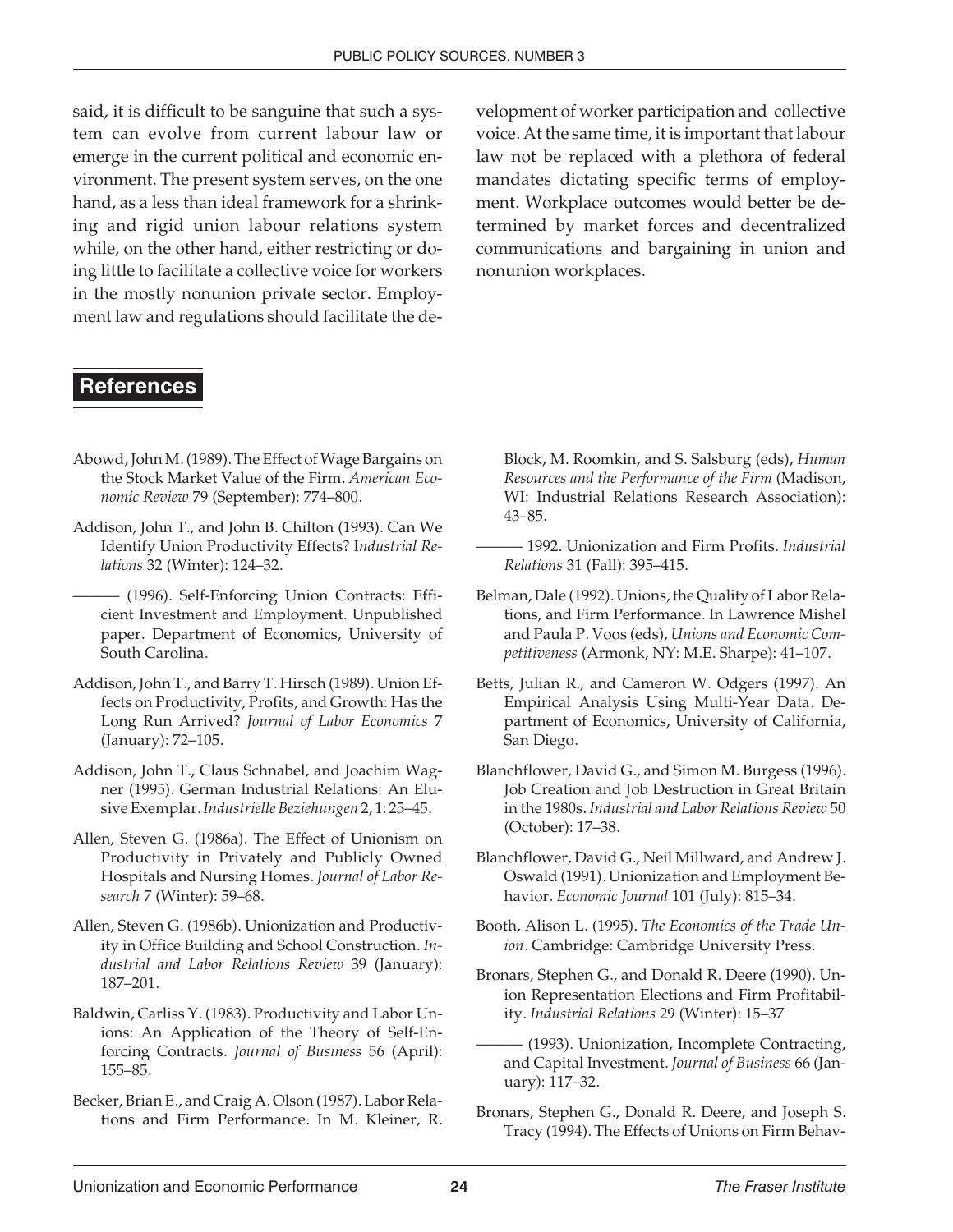ior: An Empirical Analysis Using Firm-Level Data. *Industrial Relations* 33 (October): 426–51.

- Brown, Charles, and James Medoff (1978). Trade Unions in the Production Process. *Journal of Political Economy* 86 (June): 355–78.
- Brunello, Giorgio (1992). The Effect of Unions on Firm Performance in Japanese Manufacturing. *Industrial and Labor Relations Review* 45 (April): 471–87.
- Byrne, Dennis, Hashem Dezhbakhsh, and Randall King (1996). Unions and Police Productivity: An Econometric Investigation. *Industrial Relations* 35 (October): 566–84.
- Cavanaugh, Joseph K. (1996). Asset Specific Investment and Unionized Labor. Unpublished paper. Department of Economics, Wright State University.
- Clark, Kim B. (1980a). The Impact of Unionization on Productivity: A Case Study.*Industrial and Labor Relations Review* 33 (July): 451–69.
	- (1980b). Unionization and Productivity: Micro-Econometric Evidence.*Quarterly Journal of Economics* 95 (December): 613–39.
	- ——— (1984). Unionization and Firm Performance: The Impact on Profits, Growth, and Productivity. *American Economic Review* 74 (December): 893–919.
- Connolly, Robert A., Barry T. Hirsch, and Mark Hirschey (1986). Union Rent Seeking, Intangible Capital, and Market Value of the Firm. *Review of Economics and Statistics* 68 (November): 567–77.
- Denny, Kevin, and Stephen J. Nickell (1992). Unions and Investment in British Industry. *Economic Journal* 102 (July): 874–87.
- Dunne, Timothy, and David A. Macpherson (1994). Unionism and Gross Employment Flows. *Southern Economic Journal* 60 (January): 727–38.
- Estreicher, Samuel (1994). Employee Involvement and the "Company Union" Prohibition: The Case for Partial Repeal of Section 8(a)(2) of the NLRA. *New York University Law Review* 69 (April): 125–61.
	- ——— (1996). Freedom of Contract and Labor Law Reform: Opening Up the Possibilities for Value-Added Unionism. *New York University Law Review* 71 (June): 827–49.
- Fallick, Bruce C., and Kevin A. Hassett (1996). Investment and Union Certification. *Finance and Economics Discussion Series No.* 1996-43 (November). Washinton, DC: Federal Reserve Board.
- Farber, Henry S. (1986). The Analysis of Union Behavior. In Orley Ashenfelter and Richard Layard (eds), *Handbook of Labor Economics*, Vol. 2 (Amsterdam, NL: North-Holland): 1039–89.
- Flanagan, Robert J. (1987). *Labor Relations and the Litigation Explosion*. Washington, DC: The Brookings Institute.
- Freeman, Richard B. (1988). Contraction and Expansion: The Divergence of Private Sector and Public Sector Unionism in the United States.*Journal of Economic Perspectives* 2 (Spring): 63–88.
- Freeman, Richard B. and Morris M. Kleiner (1990). Employer Behavior in the Face of Union Organizing Drives. *Industrial and Labor Relations Review* 43 (April): 351–65.
- (1994). Do Unions Make Enterprises Insolvent? *Working Paper* 4797 (July). Cambridge, MA: National Bureau of Economic Research.
- Freeman, Richard B., and Edward P. Lazear (1995). An Economic Analysis of Works Councils. In Joel Rogers and Wolfgang Streeck (eds), *Works Councils: Consultation, Representation, and Cooperation in Industrial Relations* (Chicago: University of Chicago Press)**.**
- Freeman, Richard B., and James L. Medoff (1979). The Two Faces of Unionism. *The Public Interest No*. 57 (Fall): 69–93.
- ——— (1984). *What Do Unions Do?* New York: Basic Books.
- Gregg, Paul S., Stephen J. Machin, and David Metcalf (1993). Signals and Cycles? Productivity Growth and Changes in Union Status in British Companies, 1984–1989. *Economic Journal* 103 (July): 894–907.
- Grout, Paul A. (1984). Investment and Wages in the Absence of Binding Contracts: A Nash Bargining Approach. *Econometrica* 52 (March): 449–60.
- Hirsch, Barry T. (1990). Market Structure, Union Rent Seeking, and Firm Profitability. *Economics Letters* 32 (January): 75–79.
	- $-$  (1991a). Labor Unions and the Economic Perfor*mance of Firms*. Kalamazoo, MI: W.E. Upjohn Institute for Employment Research.
- $-$  (1991b). Union Coverage and Profitability Among U.S. Firms. *Review of Economics and Statistics* 73 (February): 69–77.
	- $-$  (1992). Firm Investment Behavior and Collec-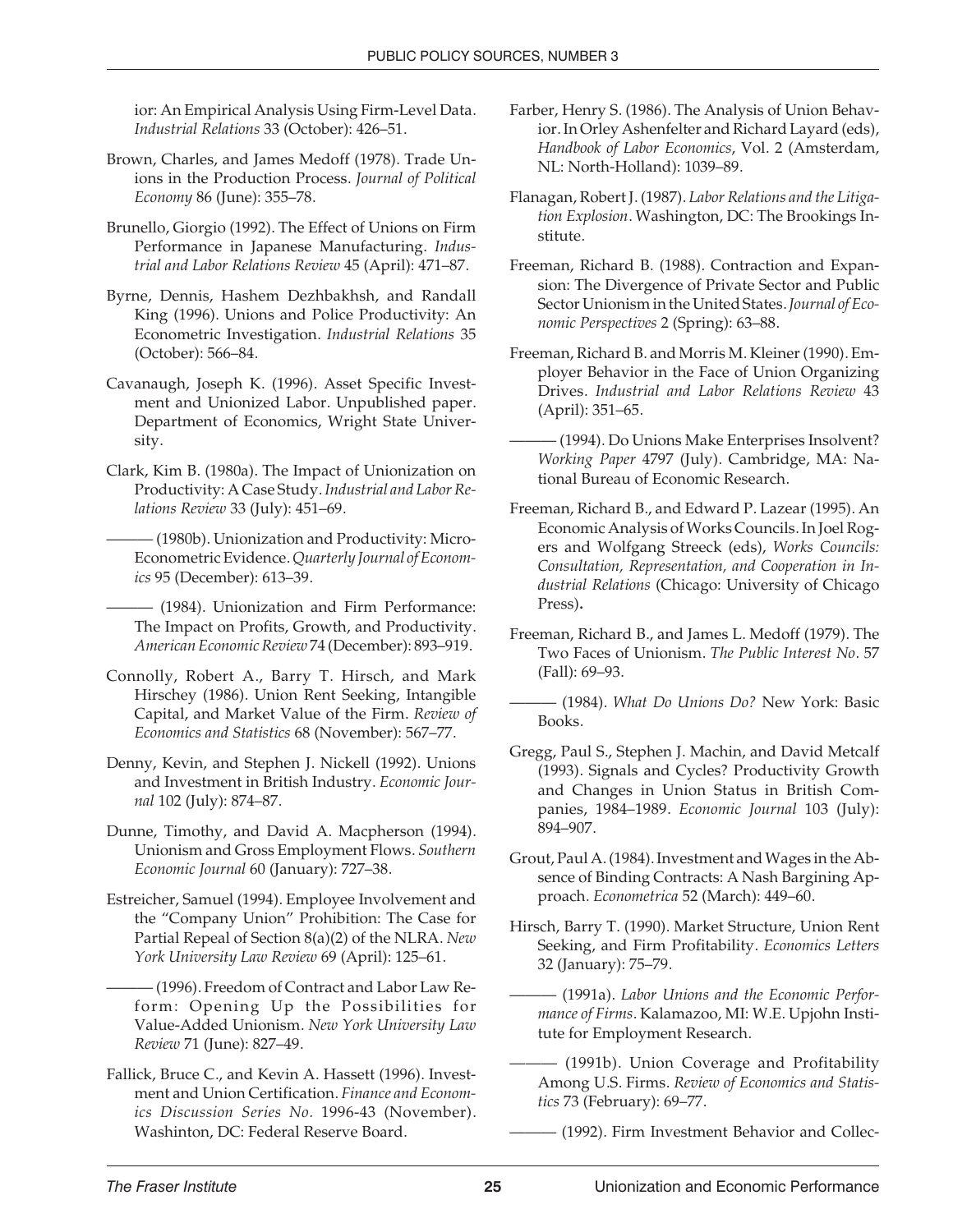tive Bargaining Strategy. *Industrial Relations* 31 (Winter): 95–121.

- ——— (1993). Trucking Deregulation, Unionization, and Earnings: Is the Union Premium a Compensating Differential? *Journal of Labor Economics* 11 (April): 279–301.
- Hirsch, Barry T., and Robert A. Connolly (1987). Do Unions Capture Monopoly Profits? *Industrial and Labor Relations Review* 41 (October): 118–36.
- Hirsch, Barry T., and Albert N. Link (1984). Unions, Productivity, and Productivity Growth. *Journal of Labor Research* 5 (Winter): 29–37.
- Hirsch, Barry T., and David A. Macpherson (1995). Earnings, Rents, and Competition in the Airline Labor Market. Unpublished paper. Department of Economics, Florida State University.
- ——— (1997). *Union Membership and Earnings Data Book: Compilations from the Current Population Survey* (1997 ed.). Washington, DC: Bureau of National Affairs.
	- $-$  (forthcoming). Earnings and Employment in Trucking: Deregulating a Naturally Competitive Industry. In James Peoples (ed), *Regulatory Reform and Labor Markets* (Dordrecht, NL: Kluwer).
- Hirsch, Barry T., and Barbara A. Morgan (1994). Shareholder Risk and Returns in Union and Nonunion Firms. *Industrial and Labor Relations Review* 47 (January): 302–18.
- Hirsch, Barry T., and Kislaya Prasad (1995). Wage-Employment Determination and a Union Tax on Capital: Can Theory and Evidence Be Reconciled? *Economics Letters* 48 (April): 61–71.
- Hirsch, Barry T., Michael L. Wachter, and James W. Gillula (1997). Postal Service Compensation and the Comparability Standard. Unpublished paper. Department of Economics, Florida State University.
- Karier, Thomas (1985). Unions and Monopoly Profits. *Review of Economics and Statistics* 67 (February): 34–42.
- LaLonde, Robert J., Gérard Marschke, and Kenneth Troske (1996). Using Longitudinal Data on Establishments to Analyze the Effects of Union Organizing Campaigns in the United States. *Annales d'Économie et de Statistique* No. 41/42: 155–85
- Leonard, Jonathan S. (1992). Unions and Employment Growth. *Industrial Relations* 31 (Winter): 80–94.
- Levine, David I. (1997). They Should Solve Their Own Problems: Reinventing Workplace Regulation. In Bruce Kaufman (ed.), *Government Regulation of the Employment Relationship* (Madison, WI: Industrial Relations Research Association). Forthcoming.
- Levine, David I., and Laura D'Andrea Tyson (1990). Participation, Productivity, and the Firm's Environment. In Alan S. Blinder (ed.), *Paying for Productivity: A Look at the Evidence*(Washington, D.C.: The Brookings Institute): 183–237.
- Linneman, Peter D., Michael L. Wachter, and William H. Carter (1990). Evaluating the Evidence on Union Employment and Wages. *Industrial and Labor Relations Review* 44 (October): 34–53.
- Long, Richard J. (1993). The Effect of Unionization on Employment Growth of Canadian Companies. *Industrial and Labor Relations Review* 46 (July): 691–703.
- Machin, Stephen J., and Mark B. Stewart (1990). Unions and the Financial Performance of British Private Sector Establishments. *Journal of Applied Econometrics* 5 (October-December): 327–50.
- Machin, Stephen J., and Mark B. Stewart (1996). Trade Unions and Financial Performance. *Oxford Economic Papers* 48 (April): 213–41.
- Machin, Stephen J., and Sushil Wadhwani (1991). The Effects of Unions on Organisational Change and Employment. *Economic Journal* 101 (March): 835–54.
- Maki, Dennis R. (1983). The Effects of Unions and Strikes on the Rate of Growth of Total Factor Productivity in Canada. *Applied Economics* 15 (February): 29–41.
- Menezes-Filho, N.A., and John van Reenen (1996). R&D and Union Bargaining: Evidence from British Companies and Establishments. Unpublished paper. Institute for Fiscal Studies, London.
- Mitchell, Merwin W., and Joe A. Stone (1992). Union Effects on Productivity: Evidence from Western Sawmills. *Industrial and Labor Relations Review* 46 (October): 135–45.
- Morgan, Barbara A. (1994). Union Effects on Productivity, Growth and Profitability in U.S. Manufacturing. Doctoral dissertation. Department of Economics, Florida State University**.**
- Neumann, George R., and Ellen R. Rissman (1984). Where Have All the Union Members Gone? *Journal of Labor Economics* 2 (April): 175–92.